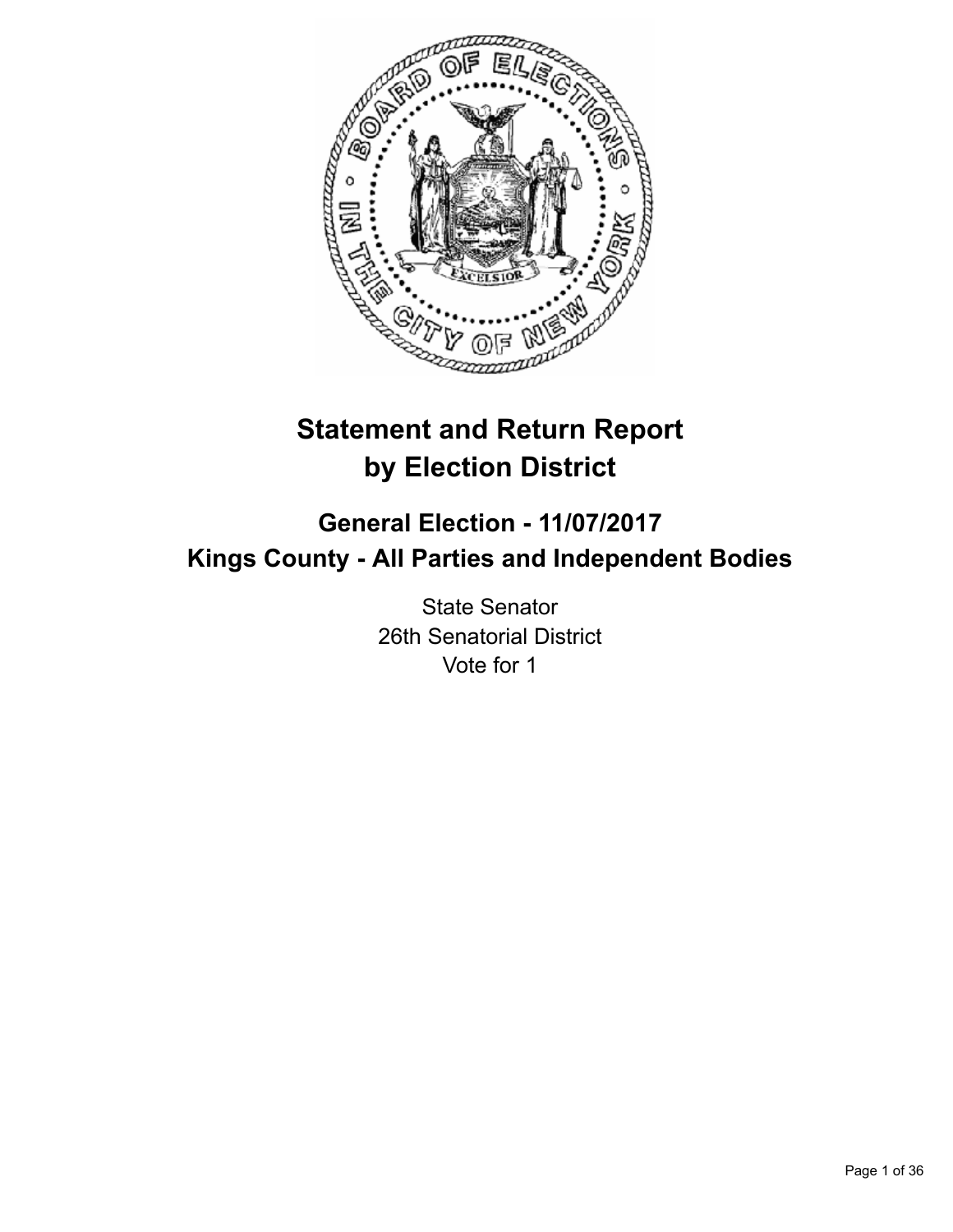

| <b>PUBLIC COUNTER</b>                                    | 205            |
|----------------------------------------------------------|----------------|
| <b>MANUALLY COUNTED EMERGENCY</b>                        | 0              |
| ABSENTEE / MILITARY                                      | $\overline{2}$ |
| AFFIDAVIT                                                | 3              |
| <b>Total Ballots</b>                                     | 210            |
| Less - Inapplicable Federal/Special Presidential Ballots | 0              |
| <b>Total Applicable Ballots</b>                          | 210            |
| BRIAN P. KAVANAGH (DEMOCRATIC)                           | 149            |
| ANALICIA ALEXANDER (REPUBLICAN)                          | 19             |
| BRIAN P. KAVANAGH (WORKING FAMILIES)                     | 22             |
| JEFFERY WILSON (WRITE-IN)                                |                |
| <b>Total Votes</b>                                       | 191            |
| Unrecorded                                               | 19             |

## **010/50**

| <b>PUBLIC COUNTER</b>                                    | 243 |
|----------------------------------------------------------|-----|
| <b>MANUALLY COUNTED EMERGENCY</b>                        | 0   |
| ABSENTEE / MILITARY                                      | 0   |
| AFFIDAVIT                                                | 4   |
| <b>Total Ballots</b>                                     | 247 |
| Less - Inapplicable Federal/Special Presidential Ballots | 0   |
| <b>Total Applicable Ballots</b>                          | 247 |
| BRIAN P. KAVANAGH (DEMOCRATIC)                           | 176 |
| ANALICIA ALEXANDER (REPUBLICAN)                          | 23  |
| BRIAN P. KAVANAGH (WORKING FAMILIES)                     | 32  |
| <b>Total Votes</b>                                       | 231 |
| Unrecorded                                               | 16  |

| PUBLIC COUNTER                                           |   |
|----------------------------------------------------------|---|
| <b>MANUALLY COUNTED EMERGENCY</b>                        | 0 |
| ABSENTEE / MILITARY                                      | 0 |
| AFFIDAVIT                                                | 0 |
| <b>Total Ballots</b>                                     |   |
| Less - Inapplicable Federal/Special Presidential Ballots | 0 |
| <b>Total Applicable Ballots</b>                          |   |
| BRIAN P. KAVANAGH (DEMOCRATIC)                           |   |
| ANALICIA ALEXANDER (REPUBLICAN)                          | 0 |
| BRIAN P. KAVANAGH (WORKING FAMILIES)                     | 0 |
| <b>Total Votes</b>                                       |   |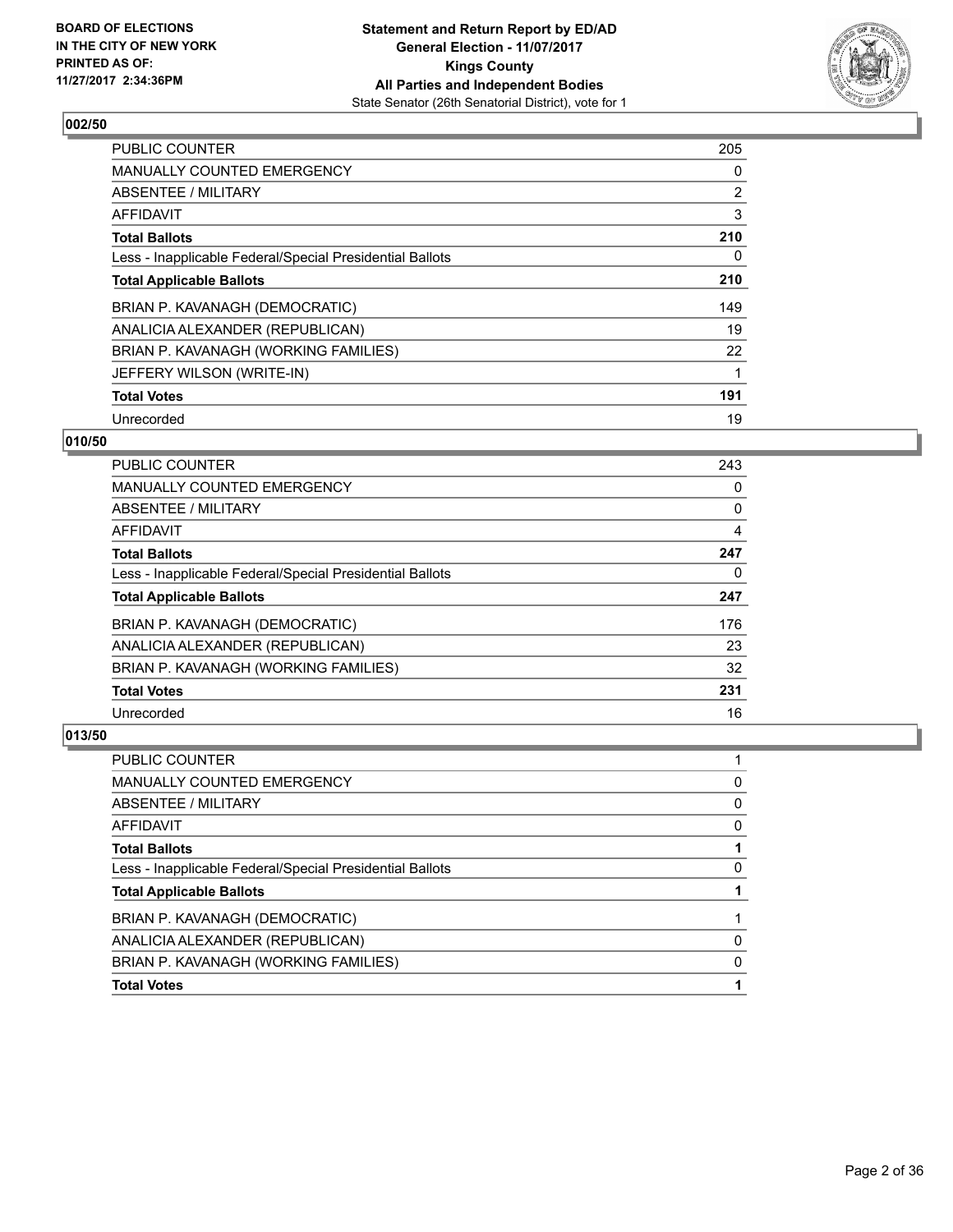

| <b>Total Votes</b>                                       | $\mathbf{2}$   |
|----------------------------------------------------------|----------------|
| BRIAN P. KAVANAGH (WORKING FAMILIES)                     | 0              |
| ANALICIA ALEXANDER (REPUBLICAN)                          | 0              |
| BRIAN P. KAVANAGH (DEMOCRATIC)                           | 2              |
| <b>Total Applicable Ballots</b>                          | $\overline{2}$ |
| Less - Inapplicable Federal/Special Presidential Ballots | 0              |
| <b>Total Ballots</b>                                     | $\mathbf{2}$   |
| AFFIDAVIT                                                | 0              |
| ABSENTEE / MILITARY                                      | 0              |
| MANUALLY COUNTED EMERGENCY                               | 0              |
| PUBLIC COUNTER                                           | $\overline{2}$ |

## **026/50**

| <b>PUBLIC COUNTER</b>                                    | 291 |
|----------------------------------------------------------|-----|
| <b>MANUALLY COUNTED EMERGENCY</b>                        | 0   |
| ABSENTEE / MILITARY                                      |     |
| AFFIDAVIT                                                | 4   |
| <b>Total Ballots</b>                                     | 296 |
| Less - Inapplicable Federal/Special Presidential Ballots | 0   |
| <b>Total Applicable Ballots</b>                          | 296 |
| BRIAN P. KAVANAGH (DEMOCRATIC)                           | 189 |
| ANALICIA ALEXANDER (REPUBLICAN)                          | 26  |
| BRIAN P. KAVANAGH (WORKING FAMILIES)                     | 56  |
| <b>Total Votes</b>                                       | 271 |
| Unrecorded                                               | 25  |

| <b>PUBLIC COUNTER</b>                                    | 304 |
|----------------------------------------------------------|-----|
| <b>MANUALLY COUNTED EMERGENCY</b>                        | 0   |
| ABSENTEE / MILITARY                                      | 4   |
| AFFIDAVIT                                                | 5   |
| <b>Total Ballots</b>                                     | 313 |
| Less - Inapplicable Federal/Special Presidential Ballots | 0   |
| <b>Total Applicable Ballots</b>                          | 313 |
| BRIAN P. KAVANAGH (DEMOCRATIC)                           | 183 |
| ANALICIA ALEXANDER (REPUBLICAN)                          | 40  |
| BRIAN P. KAVANAGH (WORKING FAMILIES)                     | 48  |
| BERNIE SANDERS (WRITE-IN)                                |     |
| <b>Total Votes</b>                                       | 272 |
| Unrecorded                                               | 41  |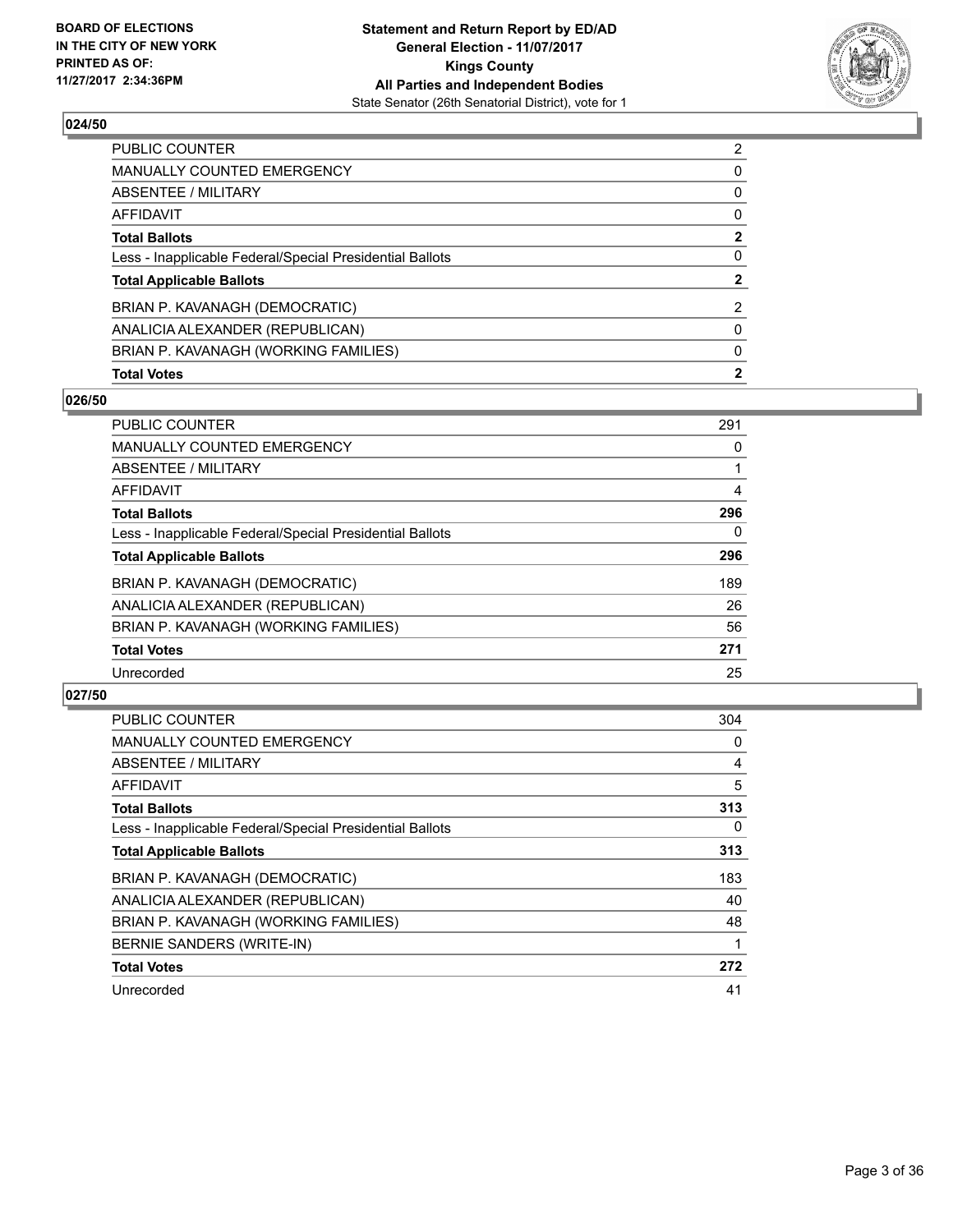

| <b>PUBLIC COUNTER</b>                                    | 286 |
|----------------------------------------------------------|-----|
| <b>MANUALLY COUNTED EMERGENCY</b>                        | 0   |
| ABSENTEE / MILITARY                                      |     |
| AFFIDAVIT                                                | 2   |
| <b>Total Ballots</b>                                     | 289 |
| Less - Inapplicable Federal/Special Presidential Ballots | 0   |
| <b>Total Applicable Ballots</b>                          | 289 |
| BRIAN P. KAVANAGH (DEMOCRATIC)                           | 187 |
| ANALICIA ALEXANDER (REPUBLICAN)                          | 27  |
| BRIAN P. KAVANAGH (WORKING FAMILIES)                     | 45  |
| DONIA PIERSAINT (WRITE-IN)                               |     |
| PAUL NEWELL (WRITE-IN)                                   |     |
| <b>Total Votes</b>                                       | 261 |
| Unrecorded                                               | 28  |

## **029/50**

| <b>PUBLIC COUNTER</b>                                    | 232            |
|----------------------------------------------------------|----------------|
| MANUALLY COUNTED EMERGENCY                               | 0              |
| ABSENTEE / MILITARY                                      | $\overline{2}$ |
| AFFIDAVIT                                                | 3              |
| <b>Total Ballots</b>                                     | 237            |
| Less - Inapplicable Federal/Special Presidential Ballots | 0              |
| <b>Total Applicable Ballots</b>                          | 237            |
| BRIAN P. KAVANAGH (DEMOCRATIC)                           | 165            |
| ANALICIA ALEXANDER (REPUBLICAN)                          | 19             |
| BRIAN P. KAVANAGH (WORKING FAMILIES)                     | 34             |
| <b>Total Votes</b>                                       | 218            |
| Unrecorded                                               | 19             |

| <b>PUBLIC COUNTER</b>                                    | 256 |
|----------------------------------------------------------|-----|
| <b>MANUALLY COUNTED EMERGENCY</b>                        | 0   |
| ABSENTEE / MILITARY                                      |     |
| AFFIDAVIT                                                | 4   |
| <b>Total Ballots</b>                                     | 261 |
| Less - Inapplicable Federal/Special Presidential Ballots | 0   |
| <b>Total Applicable Ballots</b>                          | 261 |
| BRIAN P. KAVANAGH (DEMOCRATIC)                           | 174 |
| ANALICIA ALEXANDER (REPUBLICAN)                          | 22  |
| BRIAN P. KAVANAGH (WORKING FAMILIES)                     | 48  |
| <b>Total Votes</b>                                       | 244 |
| Unrecorded                                               | 17  |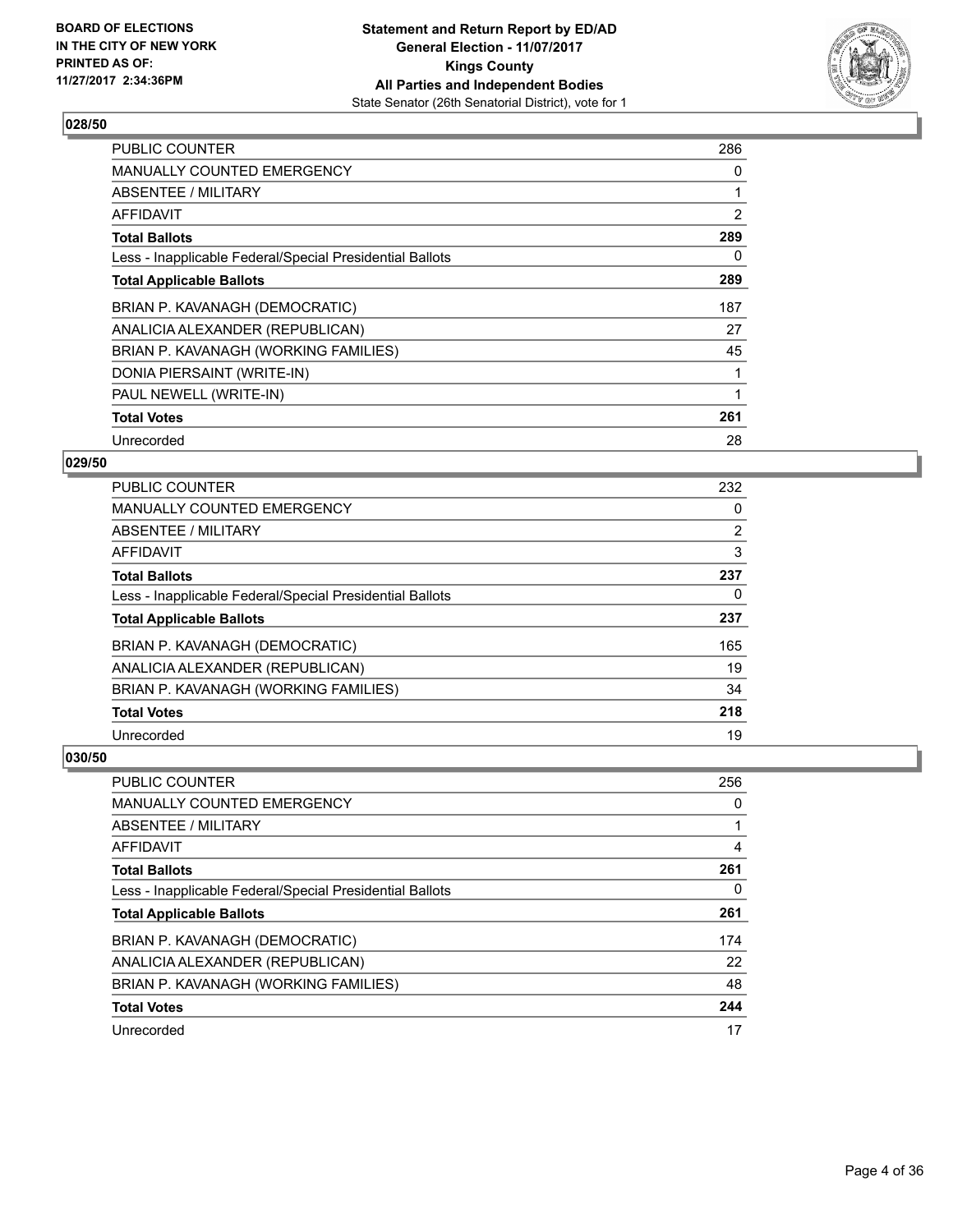

| <b>PUBLIC COUNTER</b>                                    | 254 |
|----------------------------------------------------------|-----|
| MANUALLY COUNTED EMERGENCY                               | 0   |
| ABSENTEE / MILITARY                                      | 3   |
| AFFIDAVIT                                                | 3   |
| <b>Total Ballots</b>                                     | 260 |
| Less - Inapplicable Federal/Special Presidential Ballots | 0   |
| <b>Total Applicable Ballots</b>                          | 260 |
| BRIAN P. KAVANAGH (DEMOCRATIC)                           | 152 |
| ANALICIA ALEXANDER (REPUBLICAN)                          | 42  |
| BRIAN P. KAVANAGH (WORKING FAMILIES)                     | 35  |
| <b>Total Votes</b>                                       | 229 |
| Unrecorded                                               | 31  |

#### **032/50**

| <b>PUBLIC COUNTER</b>                                    | 241            |
|----------------------------------------------------------|----------------|
| <b>MANUALLY COUNTED EMERGENCY</b>                        | 0              |
| ABSENTEE / MILITARY                                      | $\overline{2}$ |
| <b>AFFIDAVIT</b>                                         | 2              |
| <b>Total Ballots</b>                                     | 245            |
| Less - Inapplicable Federal/Special Presidential Ballots | $\Omega$       |
| <b>Total Applicable Ballots</b>                          | 245            |
| BRIAN P. KAVANAGH (DEMOCRATIC)                           | 150            |
| ANALICIA ALEXANDER (REPUBLICAN)                          | 31             |
| BRIAN P. KAVANAGH (WORKING FAMILIES)                     | 47             |
| <b>Total Votes</b>                                       | 228            |
| Unrecorded                                               | 17             |

| <b>PUBLIC COUNTER</b>                                    | 295 |
|----------------------------------------------------------|-----|
| <b>MANUALLY COUNTED EMERGENCY</b>                        | 0   |
| ABSENTEE / MILITARY                                      | 4   |
| AFFIDAVIT                                                | 4   |
| <b>Total Ballots</b>                                     | 303 |
| Less - Inapplicable Federal/Special Presidential Ballots | 0   |
| <b>Total Applicable Ballots</b>                          | 303 |
| BRIAN P. KAVANAGH (DEMOCRATIC)                           | 206 |
| ANALICIA ALEXANDER (REPUBLICAN)                          | 27  |
| BRIAN P. KAVANAGH (WORKING FAMILIES)                     | 48  |
| PAUL NEWELL (WRITE-IN)                                   |     |
| <b>Total Votes</b>                                       | 282 |
| Unrecorded                                               | 21  |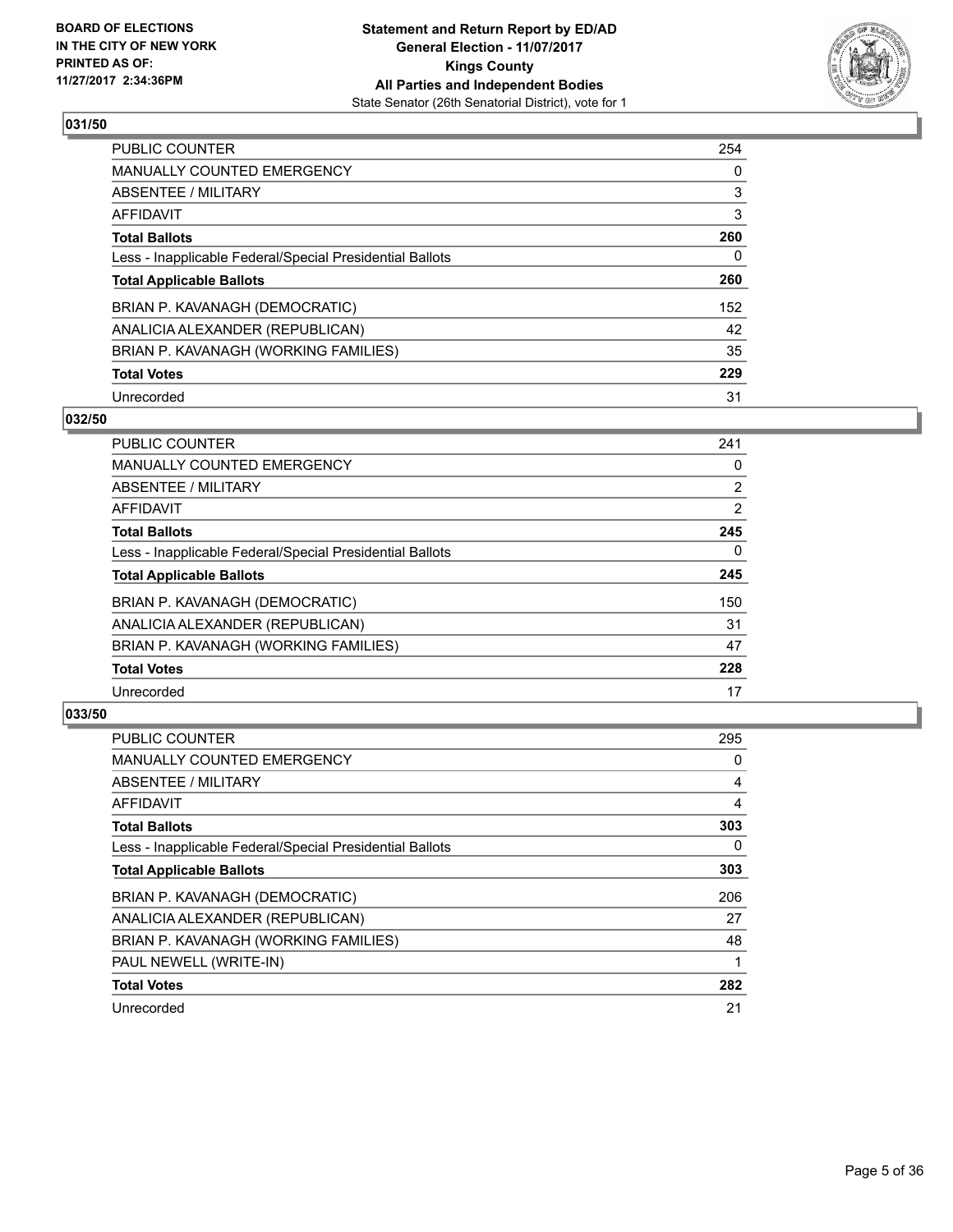

| <b>PUBLIC COUNTER</b>                                    | 217            |
|----------------------------------------------------------|----------------|
| <b>MANUALLY COUNTED EMERGENCY</b>                        | 0              |
| ABSENTEE / MILITARY                                      | 3              |
| AFFIDAVIT                                                | $\overline{2}$ |
| <b>Total Ballots</b>                                     | 222            |
| Less - Inapplicable Federal/Special Presidential Ballots | 0              |
| <b>Total Applicable Ballots</b>                          | 222            |
| BRIAN P. KAVANAGH (DEMOCRATIC)                           | 148            |
| ANALICIA ALEXANDER (REPUBLICAN)                          | 22             |
| BRIAN P. KAVANAGH (WORKING FAMILIES)                     | 37             |
| <b>Total Votes</b>                                       | 207            |
| Unrecorded                                               | 15             |

#### **035/50**

| <b>PUBLIC COUNTER</b>                                    | 259 |
|----------------------------------------------------------|-----|
| <b>MANUALLY COUNTED EMERGENCY</b>                        | 0   |
| ABSENTEE / MILITARY                                      | 6   |
| <b>AFFIDAVIT</b>                                         | 7   |
| <b>Total Ballots</b>                                     | 272 |
| Less - Inapplicable Federal/Special Presidential Ballots | 0   |
| <b>Total Applicable Ballots</b>                          | 272 |
| BRIAN P. KAVANAGH (DEMOCRATIC)                           | 160 |
| ANALICIA ALEXANDER (REPUBLICAN)                          | 42  |
| BRIAN P. KAVANAGH (WORKING FAMILIES)                     | 50  |
| <b>Total Votes</b>                                       | 252 |
| Unrecorded                                               | 20  |

| <b>PUBLIC COUNTER</b>                                    | 124            |
|----------------------------------------------------------|----------------|
| <b>MANUALLY COUNTED EMERGENCY</b>                        | 0              |
| ABSENTEE / MILITARY                                      | $\overline{2}$ |
| AFFIDAVIT                                                | 3              |
| <b>Total Ballots</b>                                     | 129            |
| Less - Inapplicable Federal/Special Presidential Ballots | 0              |
| <b>Total Applicable Ballots</b>                          | 129            |
| BRIAN P. KAVANAGH (DEMOCRATIC)                           | 80             |
| ANALICIA ALEXANDER (REPUBLICAN)                          | 21             |
| BRIAN P. KAVANAGH (WORKING FAMILIES)                     | 15             |
| <b>Total Votes</b>                                       | 116            |
| Unrecorded                                               | 13             |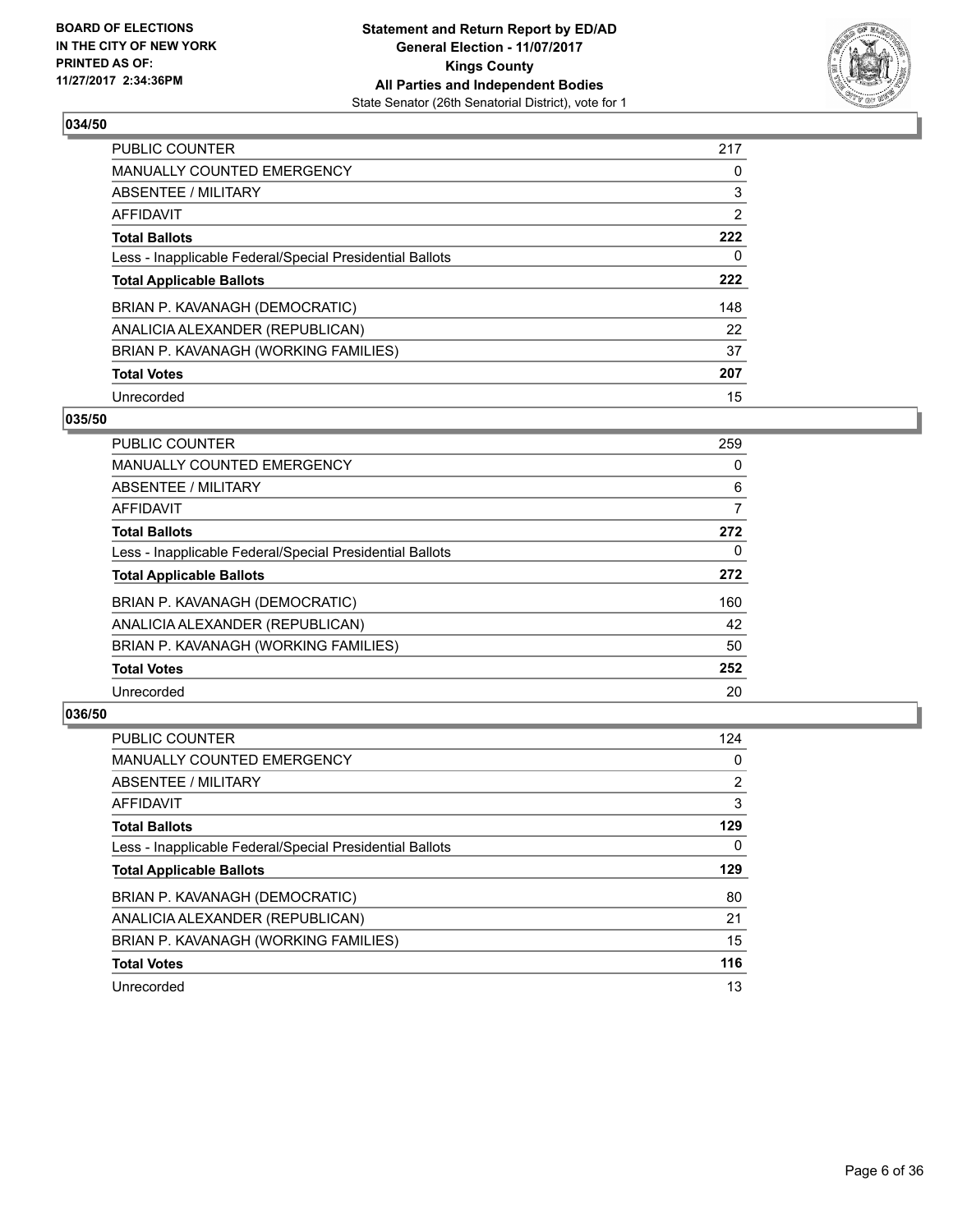

| <b>PUBLIC COUNTER</b>                                    | 196 |
|----------------------------------------------------------|-----|
| <b>MANUALLY COUNTED EMERGENCY</b>                        | 0   |
| ABSENTEE / MILITARY                                      |     |
| AFFIDAVIT                                                | 3   |
| <b>Total Ballots</b>                                     | 200 |
| Less - Inapplicable Federal/Special Presidential Ballots | 0   |
| <b>Total Applicable Ballots</b>                          | 200 |
| BRIAN P. KAVANAGH (DEMOCRATIC)                           | 152 |
| ANALICIA ALEXANDER (REPUBLICAN)                          | 15  |
| BRIAN P. KAVANAGH (WORKING FAMILIES)                     | 13  |
| <b>Total Votes</b>                                       | 180 |
| Unrecorded                                               | 20  |

#### **038/50**

| <b>PUBLIC COUNTER</b>                                    | 189            |
|----------------------------------------------------------|----------------|
| <b>MANUALLY COUNTED EMERGENCY</b>                        | 0              |
| ABSENTEE / MILITARY                                      |                |
| AFFIDAVIT                                                | $\overline{2}$ |
| <b>Total Ballots</b>                                     | 192            |
| Less - Inapplicable Federal/Special Presidential Ballots | 0              |
| <b>Total Applicable Ballots</b>                          | 192            |
| BRIAN P. KAVANAGH (DEMOCRATIC)                           | 121            |
| ANALICIA ALEXANDER (REPUBLICAN)                          | 20             |
| BRIAN P. KAVANAGH (WORKING FAMILIES)                     | 32             |
| UNATTRIBUTABLE WRITE-IN (WRITE-IN)                       |                |
| <b>Total Votes</b>                                       | 174            |
| Unrecorded                                               | 18             |

| <b>PUBLIC COUNTER</b>                                    | 166 |
|----------------------------------------------------------|-----|
| <b>MANUALLY COUNTED EMERGENCY</b>                        | 0   |
| ABSENTEE / MILITARY                                      |     |
| AFFIDAVIT                                                | 4   |
| <b>Total Ballots</b>                                     | 171 |
| Less - Inapplicable Federal/Special Presidential Ballots | 0   |
| <b>Total Applicable Ballots</b>                          | 171 |
| BRIAN P. KAVANAGH (DEMOCRATIC)                           | 125 |
| ANALICIA ALEXANDER (REPUBLICAN)                          | 14  |
| BRIAN P. KAVANAGH (WORKING FAMILIES)                     | 19  |
| <b>Total Votes</b>                                       | 158 |
| Unrecorded                                               | 13  |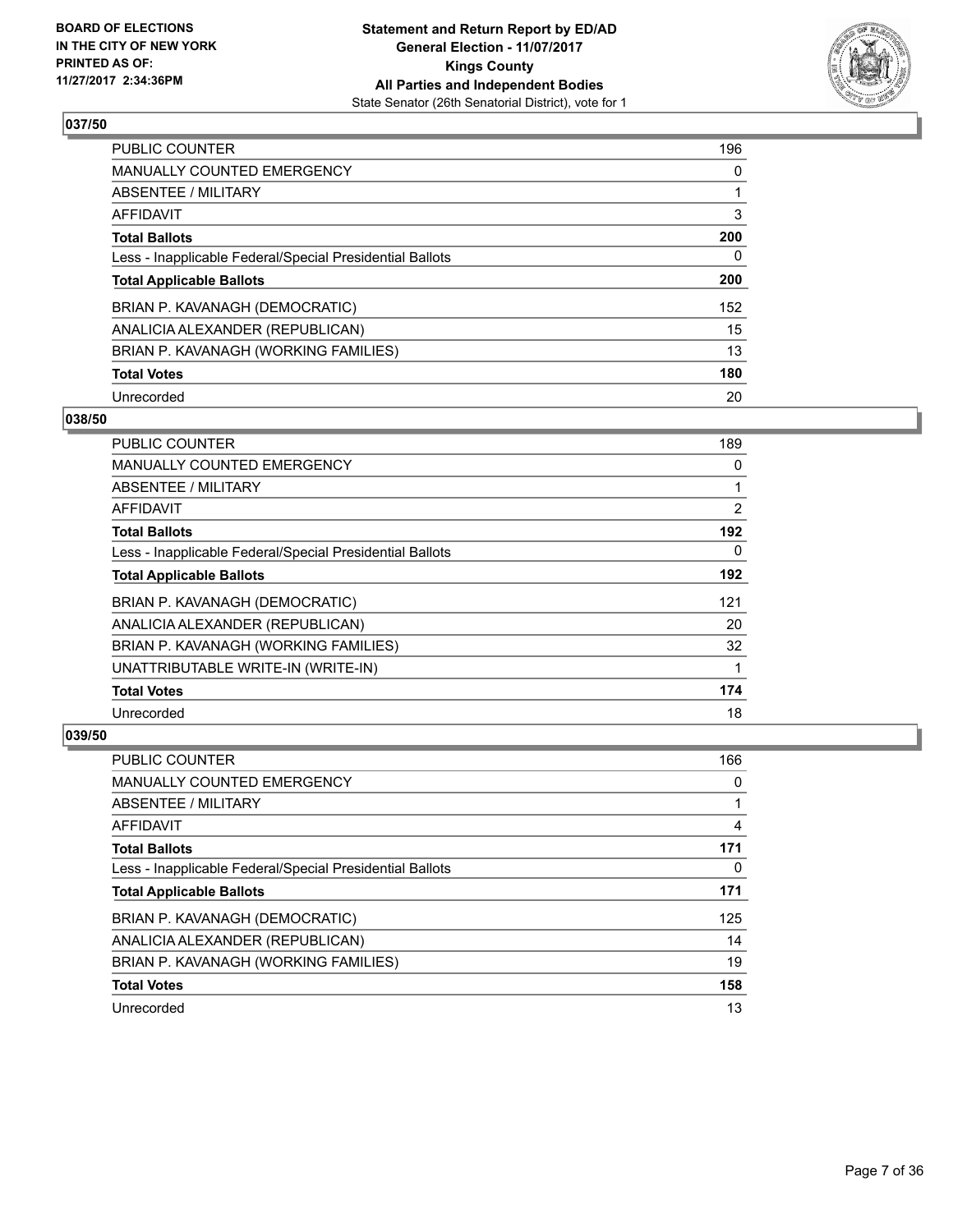

| <b>PUBLIC COUNTER</b>                                    | 190 |
|----------------------------------------------------------|-----|
| MANUALLY COUNTED EMERGENCY                               | 0   |
| ABSENTEE / MILITARY                                      |     |
| AFFIDAVIT                                                |     |
| <b>Total Ballots</b>                                     | 192 |
| Less - Inapplicable Federal/Special Presidential Ballots | 0   |
| <b>Total Applicable Ballots</b>                          | 192 |
| BRIAN P. KAVANAGH (DEMOCRATIC)                           | 134 |
| ANALICIA ALEXANDER (REPUBLICAN)                          | 22  |
| BRIAN P. KAVANAGH (WORKING FAMILIES)                     | 24  |
| <b>Total Votes</b>                                       | 180 |
| Unrecorded                                               | 12  |

#### **041/50**

| <b>PUBLIC COUNTER</b>                                    | 250            |
|----------------------------------------------------------|----------------|
| <b>MANUALLY COUNTED EMERGENCY</b>                        | 0              |
| ABSENTEE / MILITARY                                      | $\overline{2}$ |
| <b>AFFIDAVIT</b>                                         | 3              |
| <b>Total Ballots</b>                                     | 255            |
| Less - Inapplicable Federal/Special Presidential Ballots | $\Omega$       |
| <b>Total Applicable Ballots</b>                          | 255            |
| BRIAN P. KAVANAGH (DEMOCRATIC)                           | 148            |
| ANALICIA ALEXANDER (REPUBLICAN)                          | 39             |
| BRIAN P. KAVANAGH (WORKING FAMILIES)                     | 45             |
| <b>Total Votes</b>                                       | 232            |
| Unrecorded                                               | 23             |

| <b>PUBLIC COUNTER</b>                                    | 286 |
|----------------------------------------------------------|-----|
| <b>MANUALLY COUNTED EMERGENCY</b>                        | 0   |
| ABSENTEE / MILITARY                                      | 2   |
| <b>AFFIDAVIT</b>                                         | 3   |
| <b>Total Ballots</b>                                     | 291 |
| Less - Inapplicable Federal/Special Presidential Ballots | 0   |
| <b>Total Applicable Ballots</b>                          | 291 |
| BRIAN P. KAVANAGH (DEMOCRATIC)                           | 176 |
| ANALICIA ALEXANDER (REPUBLICAN)                          | 34  |
| BRIAN P. KAVANAGH (WORKING FAMILIES)                     | 58  |
| <b>Total Votes</b>                                       | 268 |
| Unrecorded                                               | 23  |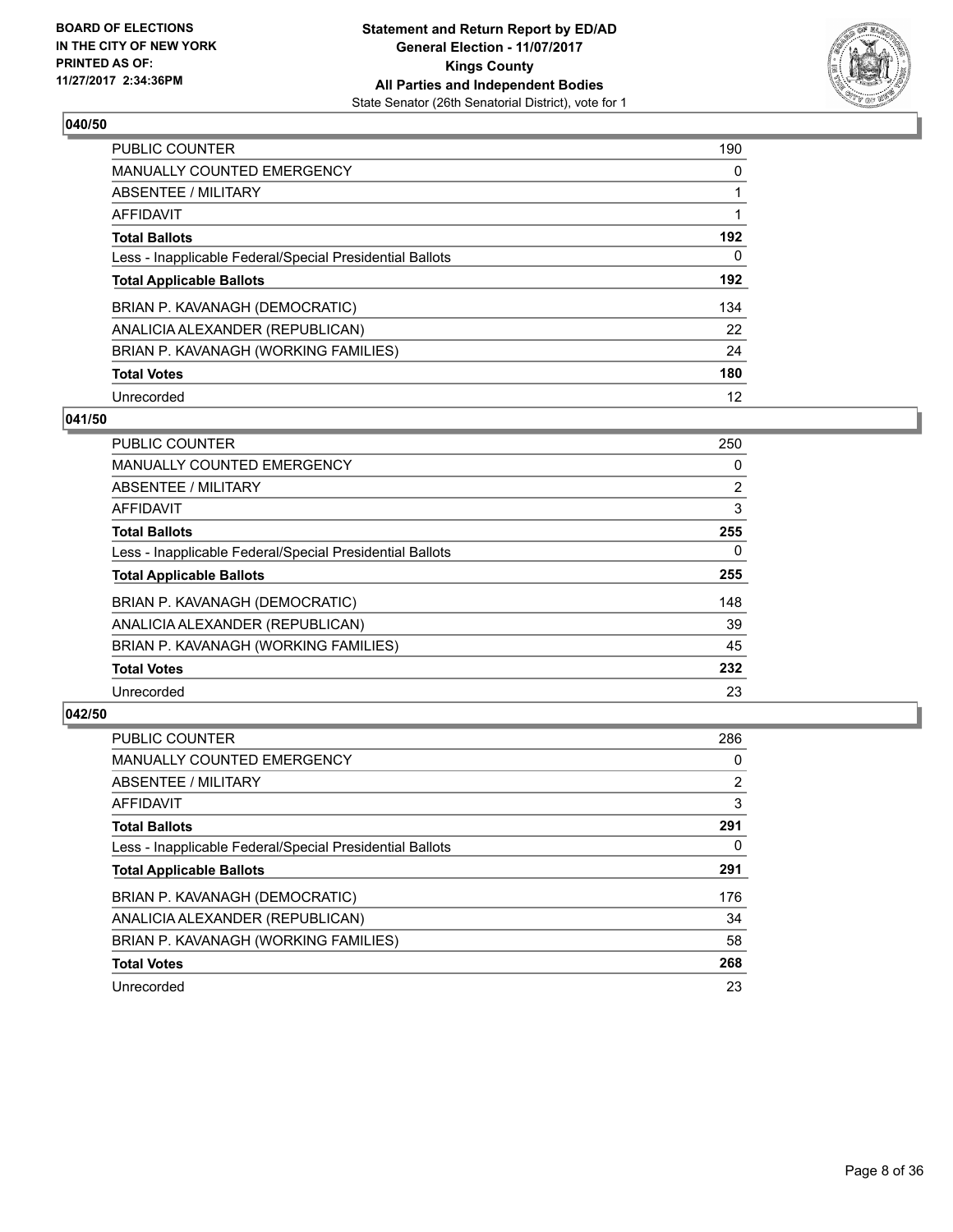

| <b>PUBLIC COUNTER</b>                                    | 117 |
|----------------------------------------------------------|-----|
| MANUALLY COUNTED EMERGENCY                               | 0   |
| ABSENTEE / MILITARY                                      | 0   |
| AFFIDAVIT                                                | 5   |
| <b>Total Ballots</b>                                     | 122 |
| Less - Inapplicable Federal/Special Presidential Ballots | 0   |
| <b>Total Applicable Ballots</b>                          | 122 |
| BRIAN P. KAVANAGH (DEMOCRATIC)                           | 95  |
| ANALICIA ALEXANDER (REPUBLICAN)                          | 9   |
| BRIAN P. KAVANAGH (WORKING FAMILIES)                     | 14  |
| <b>Total Votes</b>                                       | 118 |
| Unrecorded                                               | 4   |

#### **048/50**

| <b>PUBLIC COUNTER</b>                                    | 193      |
|----------------------------------------------------------|----------|
| MANUALLY COUNTED EMERGENCY                               | 0        |
| ABSENTEE / MILITARY                                      | 4        |
| <b>AFFIDAVIT</b>                                         | 3        |
| <b>Total Ballots</b>                                     | 200      |
| Less - Inapplicable Federal/Special Presidential Ballots | $\Omega$ |
| <b>Total Applicable Ballots</b>                          | 200      |
| BRIAN P. KAVANAGH (DEMOCRATIC)                           | 138      |
| ANALICIA ALEXANDER (REPUBLICAN)                          | 24       |
| BRIAN P. KAVANAGH (WORKING FAMILIES)                     | 22       |
| <b>Total Votes</b>                                       | 184      |
| Unrecorded                                               | 16       |

| <b>PUBLIC COUNTER</b>                                    | 26             |
|----------------------------------------------------------|----------------|
| <b>MANUALLY COUNTED EMERGENCY</b>                        | 0              |
| ABSENTEE / MILITARY                                      | 0              |
| AFFIDAVIT                                                | 5              |
| <b>Total Ballots</b>                                     | 31             |
| Less - Inapplicable Federal/Special Presidential Ballots | 0              |
| <b>Total Applicable Ballots</b>                          | 31             |
| BRIAN P. KAVANAGH (DEMOCRATIC)                           | 21             |
| ANALICIA ALEXANDER (REPUBLICAN)                          | $\overline{2}$ |
| BRIAN P. KAVANAGH (WORKING FAMILIES)                     | 2              |
| <b>Total Votes</b>                                       | 25             |
| Unrecorded                                               | 6              |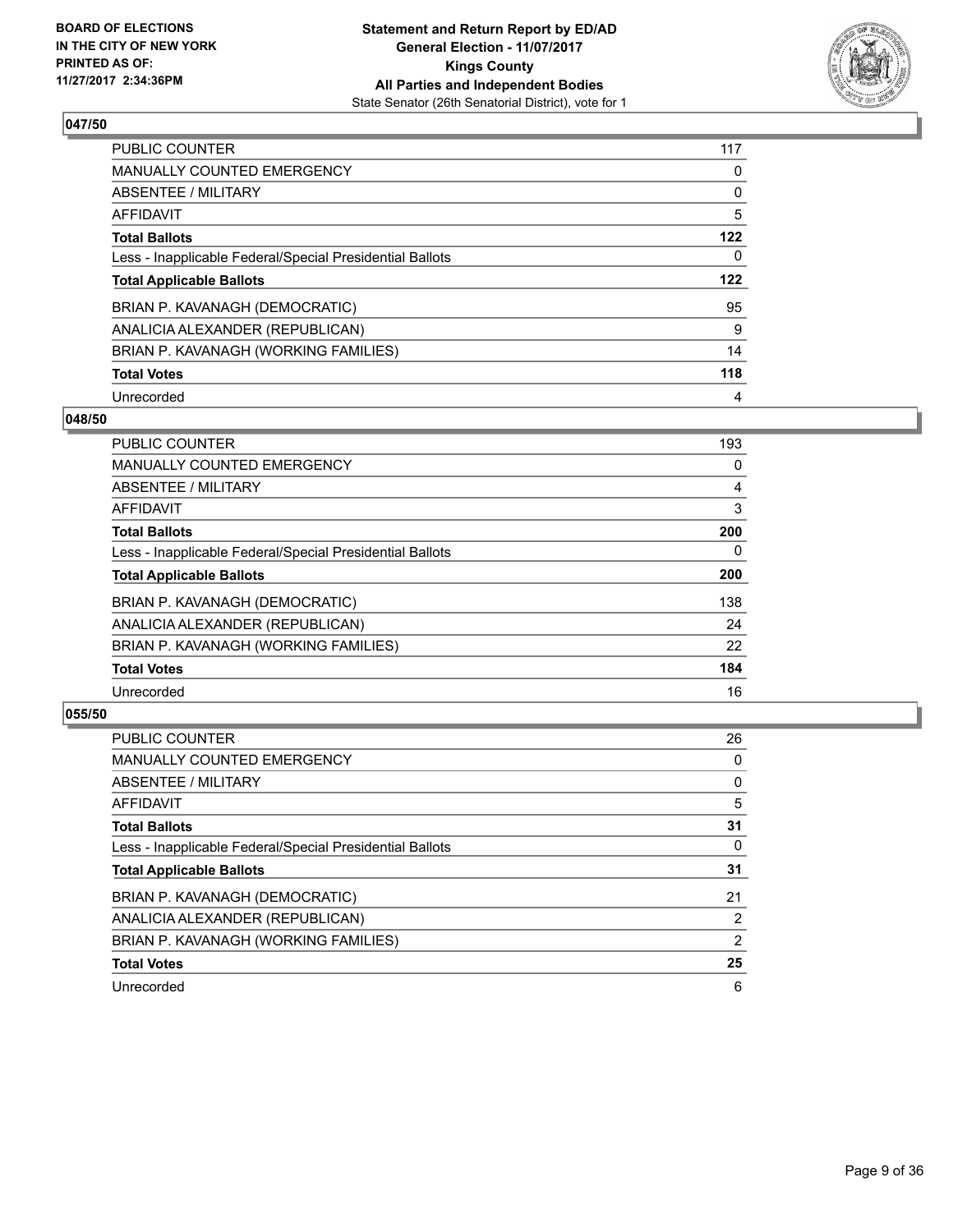

| <b>PUBLIC COUNTER</b>                                    | 32 |
|----------------------------------------------------------|----|
| <b>MANUALLY COUNTED EMERGENCY</b>                        | 0  |
| ABSENTEE / MILITARY                                      |    |
| AFFIDAVIT                                                | 0  |
| <b>Total Ballots</b>                                     | 33 |
| Less - Inapplicable Federal/Special Presidential Ballots | 0  |
| <b>Total Applicable Ballots</b>                          | 33 |
| BRIAN P. KAVANAGH (DEMOCRATIC)                           | 14 |
| ANALICIA ALEXANDER (REPUBLICAN)                          | 6  |
| BRIAN P. KAVANAGH (WORKING FAMILIES)                     | 4  |
| <b>Total Votes</b>                                       | 24 |
| Unrecorded                                               | 9  |

#### **065/50**

| <b>PUBLIC COUNTER</b>                                    | 73       |
|----------------------------------------------------------|----------|
| <b>MANUALLY COUNTED EMERGENCY</b>                        | 0        |
| ABSENTEE / MILITARY                                      |          |
| AFFIDAVIT                                                | 0        |
| <b>Total Ballots</b>                                     | 74       |
| Less - Inapplicable Federal/Special Presidential Ballots | $\Omega$ |
| <b>Total Applicable Ballots</b>                          | 74       |
| BRIAN P. KAVANAGH (DEMOCRATIC)                           | 34       |
| ANALICIA ALEXANDER (REPUBLICAN)                          | 8        |
| BRIAN P. KAVANAGH (WORKING FAMILIES)                     | 0        |
| <b>Total Votes</b>                                       | 42       |
| Unrecorded                                               | 32       |
|                                                          |          |

| <b>PUBLIC COUNTER</b>                                    | 33 |
|----------------------------------------------------------|----|
| <b>MANUALLY COUNTED EMERGENCY</b>                        | 0  |
| ABSENTEE / MILITARY                                      | 0  |
| AFFIDAVIT                                                | 0  |
| <b>Total Ballots</b>                                     | 33 |
| Less - Inapplicable Federal/Special Presidential Ballots | 0  |
| <b>Total Applicable Ballots</b>                          | 33 |
| BRIAN P. KAVANAGH (DEMOCRATIC)                           | 14 |
| ANALICIA ALEXANDER (REPUBLICAN)                          | 6  |
| BRIAN P. KAVANAGH (WORKING FAMILIES)                     | 0  |
| <b>Total Votes</b>                                       | 20 |
| Unrecorded                                               | 13 |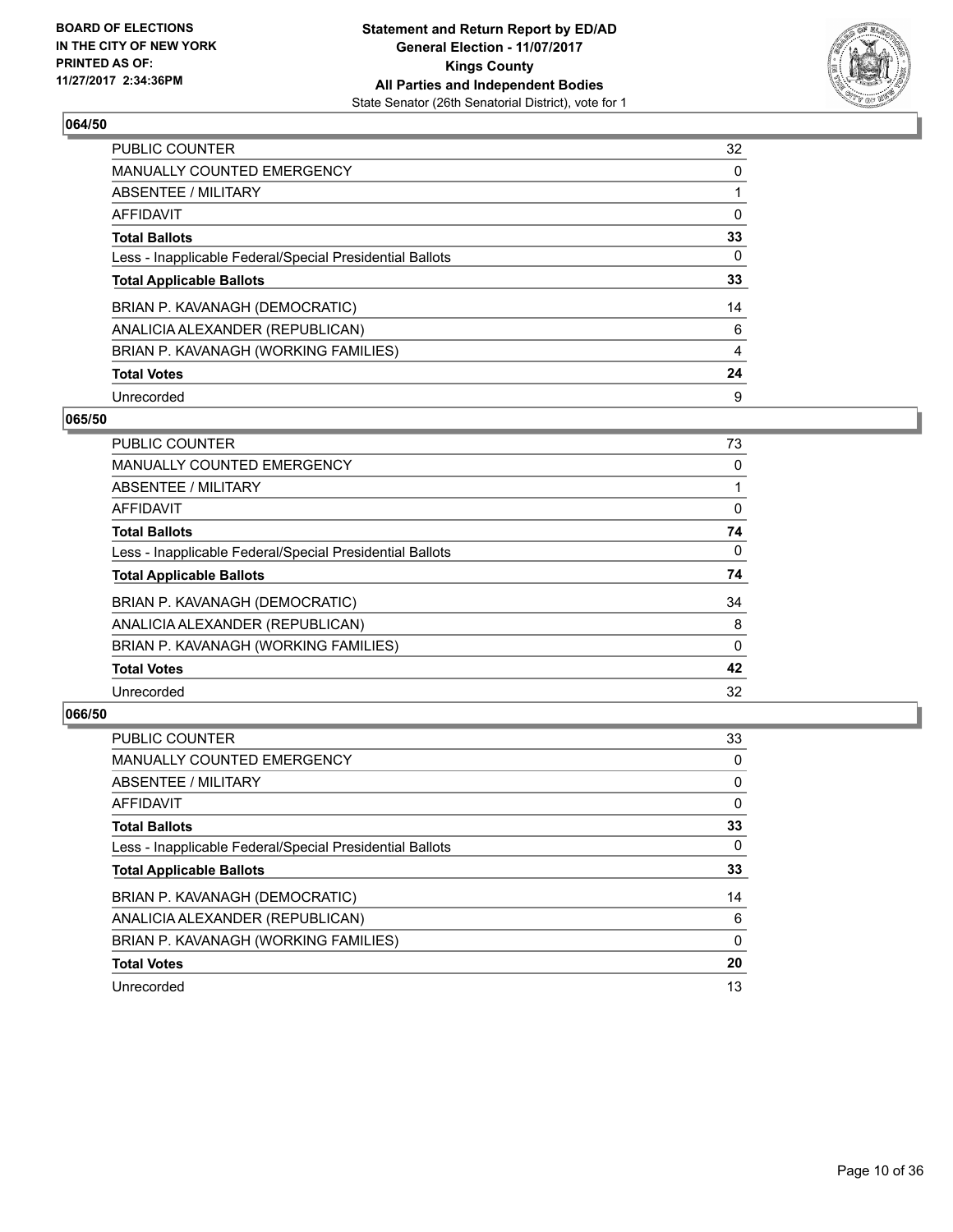

| <b>PUBLIC COUNTER</b>                                    | 32 |
|----------------------------------------------------------|----|
| MANUALLY COUNTED EMERGENCY                               | 0  |
| ABSENTEE / MILITARY                                      | 0  |
| AFFIDAVIT                                                | 0  |
| <b>Total Ballots</b>                                     | 32 |
| Less - Inapplicable Federal/Special Presidential Ballots | 0  |
| <b>Total Applicable Ballots</b>                          | 32 |
| BRIAN P. KAVANAGH (DEMOCRATIC)                           | 10 |
| ANALICIA ALEXANDER (REPUBLICAN)                          | 8  |
| BRIAN P. KAVANAGH (WORKING FAMILIES)                     | 0  |
| <b>Total Votes</b>                                       | 18 |
| Unrecorded                                               | 14 |

#### **068/50**

| <b>PUBLIC COUNTER</b>                                    | 60       |
|----------------------------------------------------------|----------|
| <b>MANUALLY COUNTED EMERGENCY</b>                        | 0        |
| ABSENTEE / MILITARY                                      | 0        |
| <b>AFFIDAVIT</b>                                         | 0        |
| <b>Total Ballots</b>                                     | 60       |
| Less - Inapplicable Federal/Special Presidential Ballots | $\Omega$ |
| <b>Total Applicable Ballots</b>                          | 60       |
| BRIAN P. KAVANAGH (DEMOCRATIC)                           | 36       |
| ANALICIA ALEXANDER (REPUBLICAN)                          | 6        |
| BRIAN P. KAVANAGH (WORKING FAMILIES)                     |          |
| <b>Total Votes</b>                                       | 43       |
| Unrecorded                                               | 17       |

| <b>PUBLIC COUNTER</b>                                    | 72 |
|----------------------------------------------------------|----|
| <b>MANUALLY COUNTED EMERGENCY</b>                        | 0  |
| ABSENTEE / MILITARY                                      | 0  |
| AFFIDAVIT                                                | 0  |
| <b>Total Ballots</b>                                     | 72 |
| Less - Inapplicable Federal/Special Presidential Ballots | 0  |
| <b>Total Applicable Ballots</b>                          | 72 |
| BRIAN P. KAVANAGH (DEMOCRATIC)                           | 38 |
| ANALICIA ALEXANDER (REPUBLICAN)                          | 10 |
| BRIAN P. KAVANAGH (WORKING FAMILIES)                     | 0  |
| <b>Total Votes</b>                                       | 48 |
| Unrecorded                                               | 24 |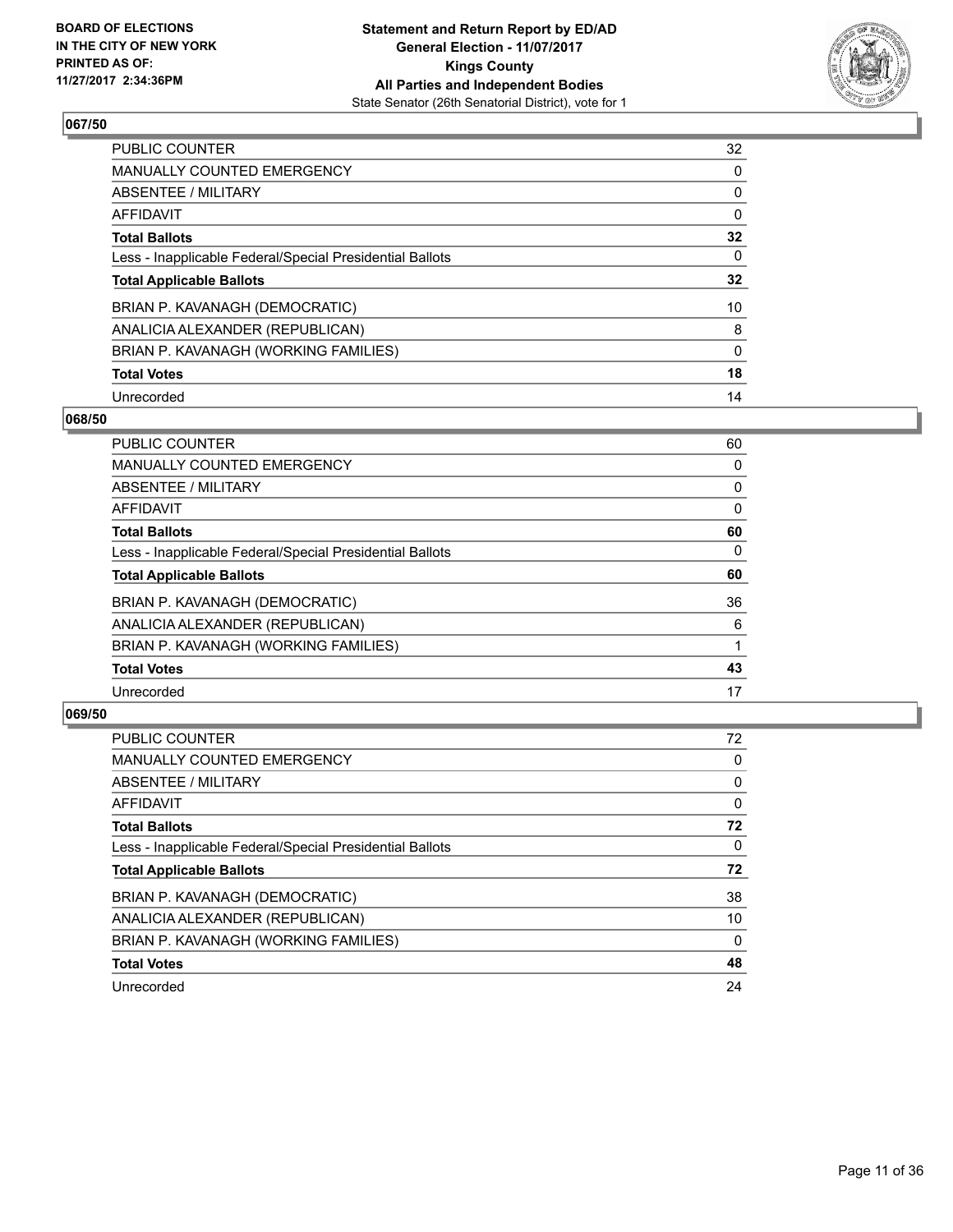

| <b>PUBLIC COUNTER</b>                                    | 45 |
|----------------------------------------------------------|----|
| <b>MANUALLY COUNTED EMERGENCY</b>                        | 0  |
| ABSENTEE / MILITARY                                      | 0  |
| <b>AFFIDAVIT</b>                                         |    |
| <b>Total Ballots</b>                                     | 46 |
| Less - Inapplicable Federal/Special Presidential Ballots | 0  |
| <b>Total Applicable Ballots</b>                          | 46 |
| BRIAN P. KAVANAGH (DEMOCRATIC)                           | 18 |
| ANALICIA ALEXANDER (REPUBLICAN)                          | 6  |
| BRIAN P. KAVANAGH (WORKING FAMILIES)                     |    |
| UNATTRIBUTABLE WRITE-IN (WRITE-IN)                       |    |
| <b>Total Votes</b>                                       | 26 |
| Unrecorded                                               | 20 |

# **071/50**

| <b>PUBLIC COUNTER</b>                                    | 13 |
|----------------------------------------------------------|----|
| <b>MANUALLY COUNTED EMERGENCY</b>                        | 0  |
| ABSENTEE / MILITARY                                      | 0  |
| AFFIDAVIT                                                | 0  |
| <b>Total Ballots</b>                                     | 13 |
| Less - Inapplicable Federal/Special Presidential Ballots | 0  |
| <b>Total Applicable Ballots</b>                          | 13 |
| BRIAN P. KAVANAGH (DEMOCRATIC)                           | 9  |
| ANALICIA ALEXANDER (REPUBLICAN)                          | 2  |
| BRIAN P. KAVANAGH (WORKING FAMILIES)                     | 0  |
| <b>Total Votes</b>                                       | 11 |
| Unrecorded                                               | 2  |

| <b>PUBLIC COUNTER</b>                                    | 46 |
|----------------------------------------------------------|----|
| <b>MANUALLY COUNTED EMERGENCY</b>                        | 0  |
| ABSENTEE / MILITARY                                      | 0  |
| AFFIDAVIT                                                | 0  |
| <b>Total Ballots</b>                                     | 46 |
| Less - Inapplicable Federal/Special Presidential Ballots | 0  |
| <b>Total Applicable Ballots</b>                          | 46 |
|                                                          |    |
| BRIAN P. KAVANAGH (DEMOCRATIC)                           | 16 |
| ANALICIA ALEXANDER (REPUBLICAN)                          | 15 |
| BRIAN P. KAVANAGH (WORKING FAMILIES)                     | 4  |
| <b>Total Votes</b>                                       | 35 |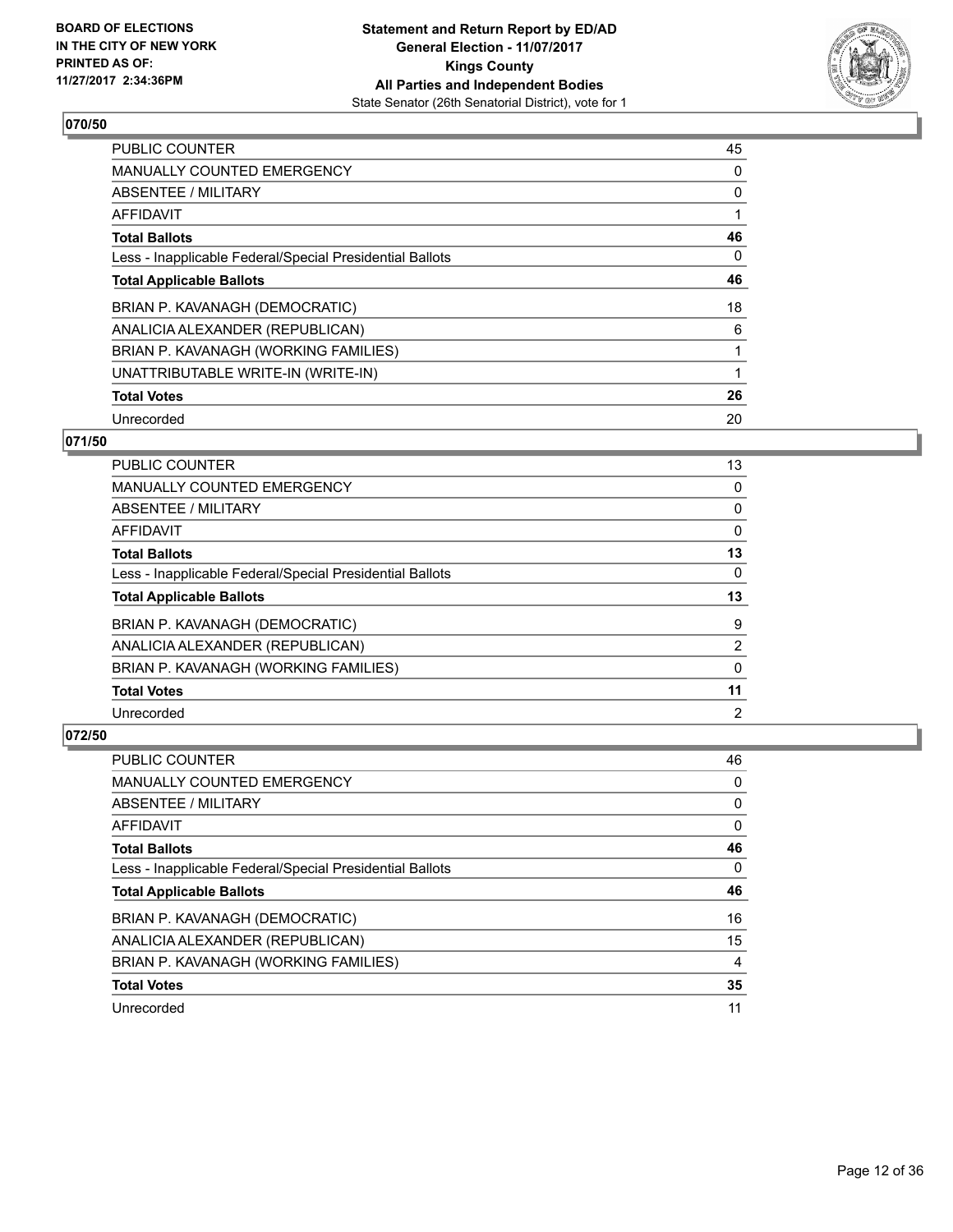

| <b>PUBLIC COUNTER</b>                                    | 44             |
|----------------------------------------------------------|----------------|
| MANUALLY COUNTED EMERGENCY                               | 0              |
| ABSENTEE / MILITARY                                      | $\overline{2}$ |
| AFFIDAVIT                                                | 0              |
| <b>Total Ballots</b>                                     | 46             |
| Less - Inapplicable Federal/Special Presidential Ballots | 0              |
| <b>Total Applicable Ballots</b>                          | 46             |
| BRIAN P. KAVANAGH (DEMOCRATIC)                           | 19             |
| ANALICIA ALEXANDER (REPUBLICAN)                          | 5              |
| BRIAN P. KAVANAGH (WORKING FAMILIES)                     |                |
| <b>Total Votes</b>                                       | 25             |
| Unrecorded                                               | 21             |

#### **074/50**

| <b>PUBLIC COUNTER</b>                                    | 28           |
|----------------------------------------------------------|--------------|
| <b>MANUALLY COUNTED EMERGENCY</b>                        | 0            |
| ABSENTEE / MILITARY                                      | 19           |
| <b>AFFIDAVIT</b>                                         |              |
| <b>Total Ballots</b>                                     | 48           |
| Less - Inapplicable Federal/Special Presidential Ballots | $\Omega$     |
| <b>Total Applicable Ballots</b>                          | 48           |
| BRIAN P. KAVANAGH (DEMOCRATIC)                           | 20           |
| ANALICIA ALEXANDER (REPUBLICAN)                          | 8            |
| BRIAN P. KAVANAGH (WORKING FAMILIES)                     | $\mathbf{0}$ |
| <b>Total Votes</b>                                       | 28           |
| Unrecorded                                               | 20           |

| <b>PUBLIC COUNTER</b>                                    | 48 |
|----------------------------------------------------------|----|
| <b>MANUALLY COUNTED EMERGENCY</b>                        | 0  |
| ABSENTEE / MILITARY                                      | 0  |
| AFFIDAVIT                                                | 0  |
| <b>Total Ballots</b>                                     | 48 |
| Less - Inapplicable Federal/Special Presidential Ballots | 0  |
| <b>Total Applicable Ballots</b>                          | 48 |
| BRIAN P. KAVANAGH (DEMOCRATIC)                           | 17 |
| ANALICIA ALEXANDER (REPUBLICAN)                          | 11 |
| BRIAN P. KAVANAGH (WORKING FAMILIES)                     | 4  |
| <b>Total Votes</b>                                       | 32 |
| Unrecorded                                               | 16 |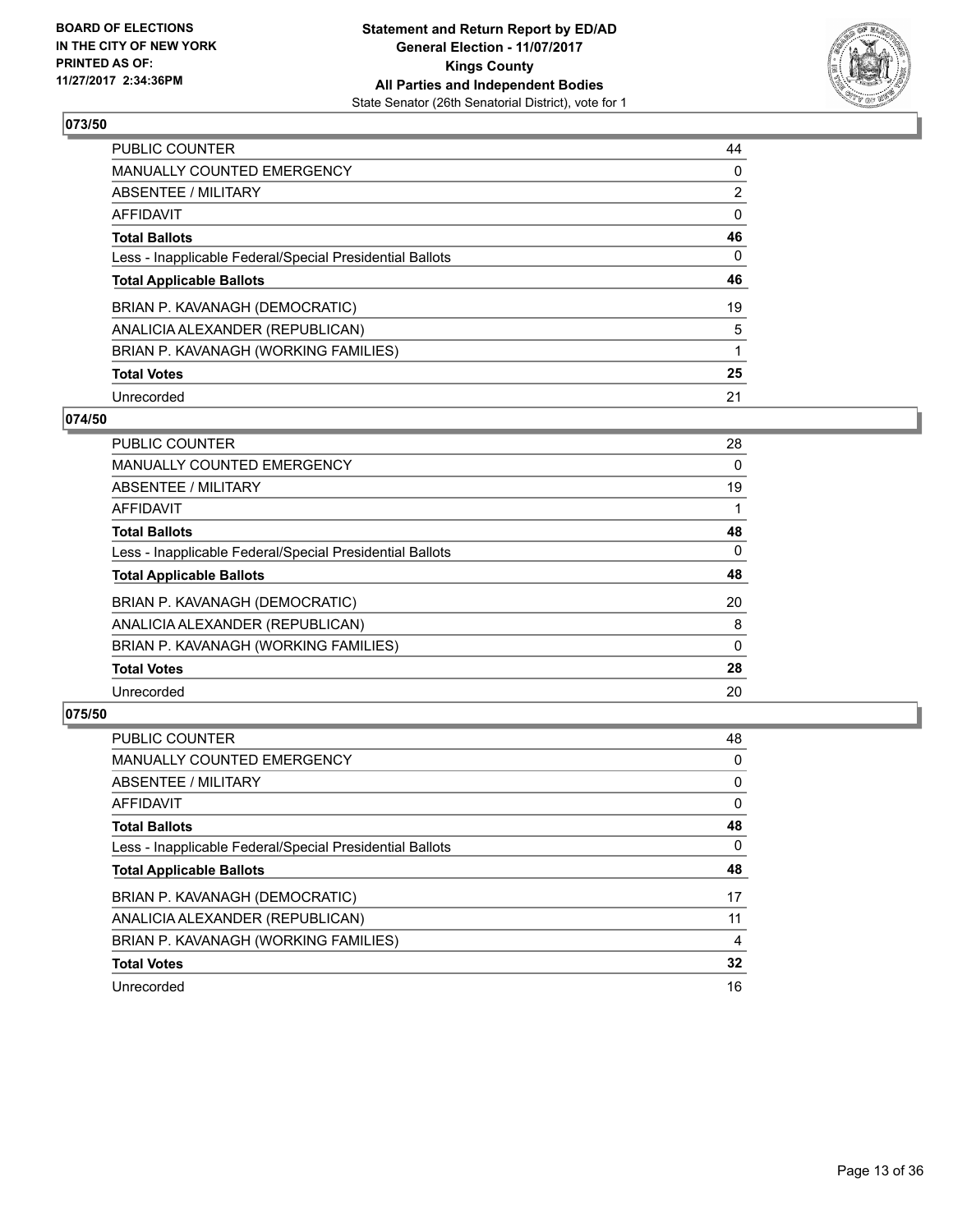

| <b>PUBLIC COUNTER</b>                                    | 84 |
|----------------------------------------------------------|----|
| MANUALLY COUNTED EMERGENCY                               | 0  |
| ABSENTEE / MILITARY                                      |    |
| AFFIDAVIT                                                | 0  |
| <b>Total Ballots</b>                                     | 85 |
| Less - Inapplicable Federal/Special Presidential Ballots | 0  |
| <b>Total Applicable Ballots</b>                          | 85 |
| BRIAN P. KAVANAGH (DEMOCRATIC)                           | 50 |
| ANALICIA ALEXANDER (REPUBLICAN)                          | 9  |
| BRIAN P. KAVANAGH (WORKING FAMILIES)                     | 5  |
| <b>Total Votes</b>                                       | 64 |
| Unrecorded                                               | 21 |

#### **077/50**

| <b>PUBLIC COUNTER</b>                                    | 52       |
|----------------------------------------------------------|----------|
| <b>MANUALLY COUNTED EMERGENCY</b>                        | 0        |
| ABSENTEE / MILITARY                                      | 0        |
| AFFIDAVIT                                                |          |
| <b>Total Ballots</b>                                     | 53       |
| Less - Inapplicable Federal/Special Presidential Ballots | $\Omega$ |
| <b>Total Applicable Ballots</b>                          | 53       |
| BRIAN P. KAVANAGH (DEMOCRATIC)                           | 16       |
| ANALICIA ALEXANDER (REPUBLICAN)                          | 18       |
| BRIAN P. KAVANAGH (WORKING FAMILIES)                     | $\Omega$ |
| <b>Total Votes</b>                                       | 34       |
| Unrecorded                                               | 19       |
|                                                          |          |

| <b>PUBLIC COUNTER</b>                                    | 46 |
|----------------------------------------------------------|----|
| <b>MANUALLY COUNTED EMERGENCY</b>                        | 0  |
| ABSENTEE / MILITARY                                      | 0  |
| AFFIDAVIT                                                | 0  |
| <b>Total Ballots</b>                                     | 46 |
| Less - Inapplicable Federal/Special Presidential Ballots | 0  |
| <b>Total Applicable Ballots</b>                          | 46 |
| BRIAN P. KAVANAGH (DEMOCRATIC)                           | 19 |
|                                                          |    |
| ANALICIA ALEXANDER (REPUBLICAN)                          | 8  |
| BRIAN P. KAVANAGH (WORKING FAMILIES)                     | 2  |
| <b>Total Votes</b>                                       | 29 |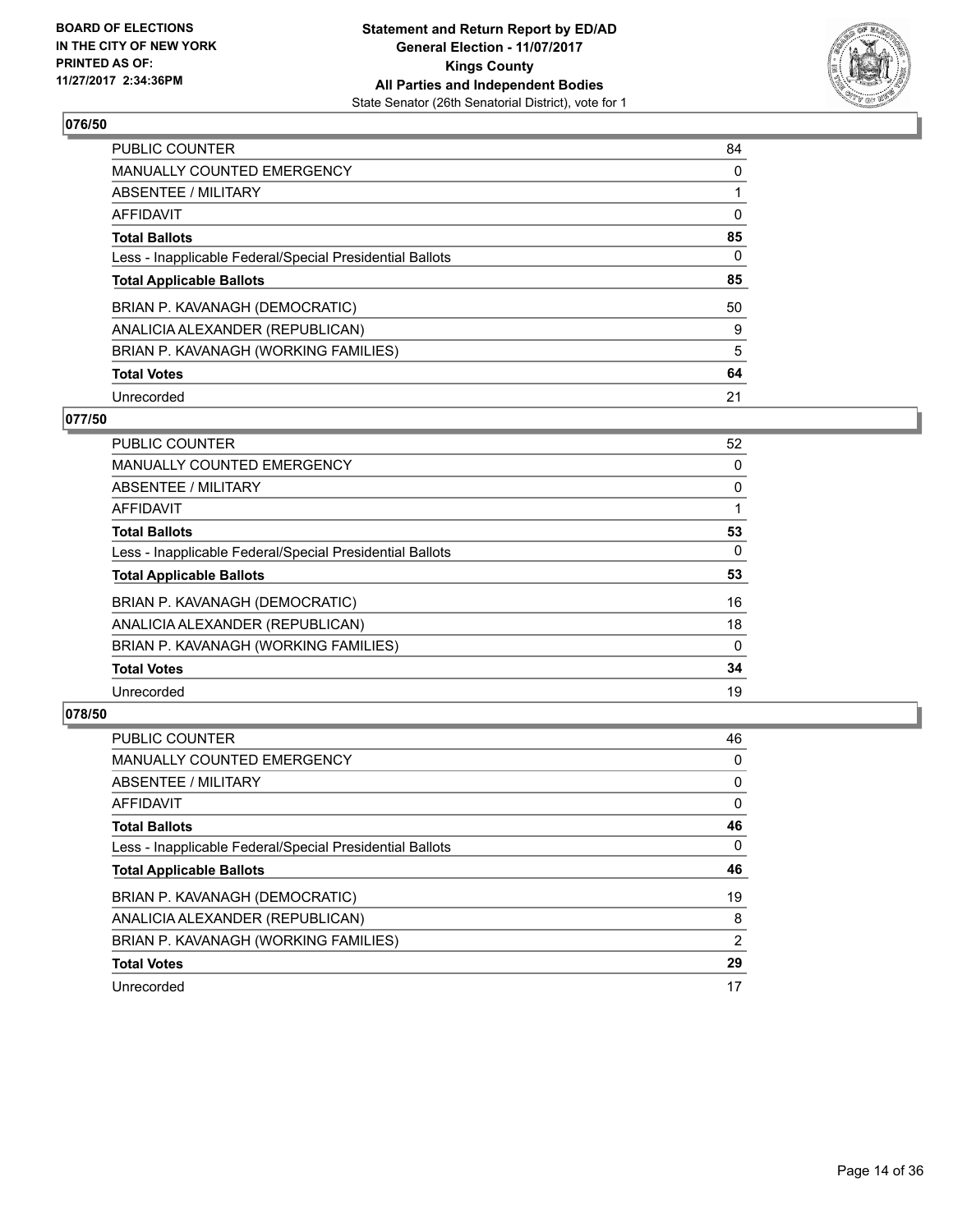

| <b>PUBLIC COUNTER</b>                                    | 32 |
|----------------------------------------------------------|----|
| MANUALLY COUNTED EMERGENCY                               | 0  |
| ABSENTEE / MILITARY                                      | 0  |
| AFFIDAVIT                                                | 0  |
| <b>Total Ballots</b>                                     | 32 |
| Less - Inapplicable Federal/Special Presidential Ballots | 0  |
| <b>Total Applicable Ballots</b>                          | 32 |
| BRIAN P. KAVANAGH (DEMOCRATIC)                           | 10 |
| ANALICIA ALEXANDER (REPUBLICAN)                          | 10 |
| BRIAN P. KAVANAGH (WORKING FAMILIES)                     |    |
| <b>Total Votes</b>                                       | 21 |
| Unrecorded                                               | 11 |

#### **080/50**

| <b>PUBLIC COUNTER</b>                                    | 37       |
|----------------------------------------------------------|----------|
| <b>MANUALLY COUNTED EMERGENCY</b>                        | 0        |
| ABSENTEE / MILITARY                                      | 0        |
| AFFIDAVIT                                                | 0        |
| <b>Total Ballots</b>                                     | 37       |
| Less - Inapplicable Federal/Special Presidential Ballots | $\Omega$ |
| <b>Total Applicable Ballots</b>                          | 37       |
| BRIAN P. KAVANAGH (DEMOCRATIC)                           | 19       |
| ANALICIA ALEXANDER (REPUBLICAN)                          | 3        |
| BRIAN P. KAVANAGH (WORKING FAMILIES)                     |          |
| <b>Total Votes</b>                                       | 23       |
| Unrecorded                                               | 14       |

| <b>PUBLIC COUNTER</b>                                    | 33 |
|----------------------------------------------------------|----|
| <b>MANUALLY COUNTED EMERGENCY</b>                        | 0  |
| ABSENTEE / MILITARY                                      | 0  |
| AFFIDAVIT                                                |    |
| <b>Total Ballots</b>                                     | 34 |
| Less - Inapplicable Federal/Special Presidential Ballots | 0  |
| <b>Total Applicable Ballots</b>                          | 34 |
| BRIAN P. KAVANAGH (DEMOCRATIC)                           | 11 |
| ANALICIA ALEXANDER (REPUBLICAN)                          | 7  |
| BRIAN P. KAVANAGH (WORKING FAMILIES)                     | 2  |
| <b>Total Votes</b>                                       | 20 |
| Unrecorded                                               | 14 |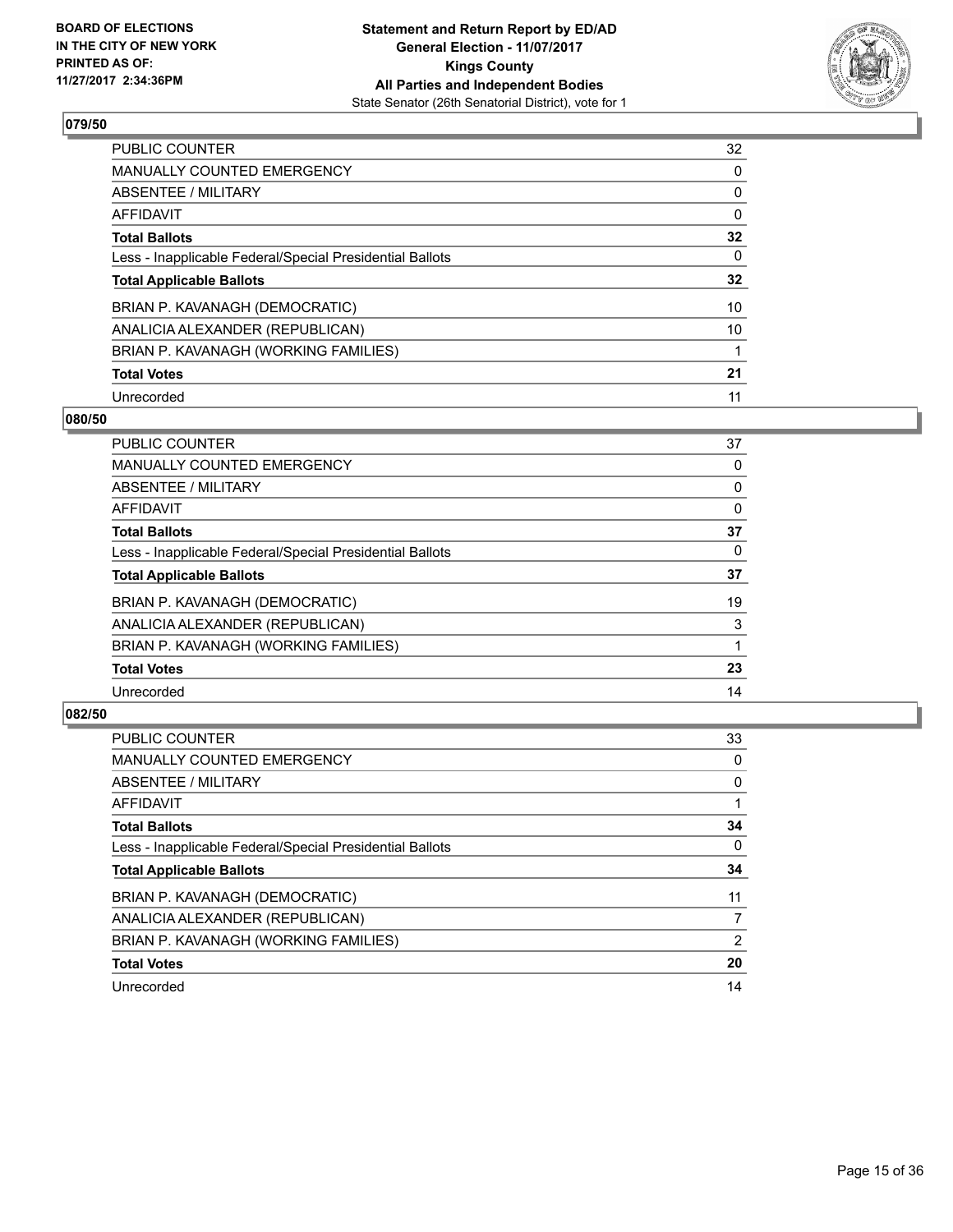

| <b>PUBLIC COUNTER</b>                                    | 39 |
|----------------------------------------------------------|----|
| MANUALLY COUNTED EMERGENCY                               | 0  |
| ABSENTEE / MILITARY                                      |    |
| AFFIDAVIT                                                | 0  |
| <b>Total Ballots</b>                                     | 40 |
| Less - Inapplicable Federal/Special Presidential Ballots | 0  |
| <b>Total Applicable Ballots</b>                          | 40 |
| BRIAN P. KAVANAGH (DEMOCRATIC)                           | 27 |
| ANALICIA ALEXANDER (REPUBLICAN)                          | 3  |
| BRIAN P. KAVANAGH (WORKING FAMILIES)                     | 9  |
| <b>Total Votes</b>                                       | 39 |
| Unrecorded                                               |    |

#### **094/50**

| <b>PUBLIC COUNTER</b>                                    | 32       |
|----------------------------------------------------------|----------|
| <b>MANUALLY COUNTED EMERGENCY</b>                        | 0        |
| ABSENTEE / MILITARY                                      | 3        |
| AFFIDAVIT                                                | 0        |
| <b>Total Ballots</b>                                     | 35       |
| Less - Inapplicable Federal/Special Presidential Ballots | $\Omega$ |
| <b>Total Applicable Ballots</b>                          | 35       |
| BRIAN P. KAVANAGH (DEMOCRATIC)                           | 20       |
| ANALICIA ALEXANDER (REPUBLICAN)                          | 6        |
| BRIAN P. KAVANAGH (WORKING FAMILIES)                     | 3        |
| <b>Total Votes</b>                                       | 29       |
| Unrecorded                                               | 6        |

| <b>PUBLIC COUNTER</b>                                    | 250 |
|----------------------------------------------------------|-----|
| <b>MANUALLY COUNTED EMERGENCY</b>                        | 0   |
| ABSENTEE / MILITARY                                      | 3   |
| <b>AFFIDAVIT</b>                                         | 8   |
| <b>Total Ballots</b>                                     | 261 |
| Less - Inapplicable Federal/Special Presidential Ballots | 0   |
| <b>Total Applicable Ballots</b>                          | 261 |
| BRIAN P. KAVANAGH (DEMOCRATIC)                           | 167 |
| ANALICIA ALEXANDER (REPUBLICAN)                          | 19  |
| BRIAN P. KAVANAGH (WORKING FAMILIES)                     | 53  |
| UNATTRIBUTABLE WRITE-IN (WRITE-IN)                       |     |
| <b>Total Votes</b>                                       | 240 |
| Unrecorded                                               | 21  |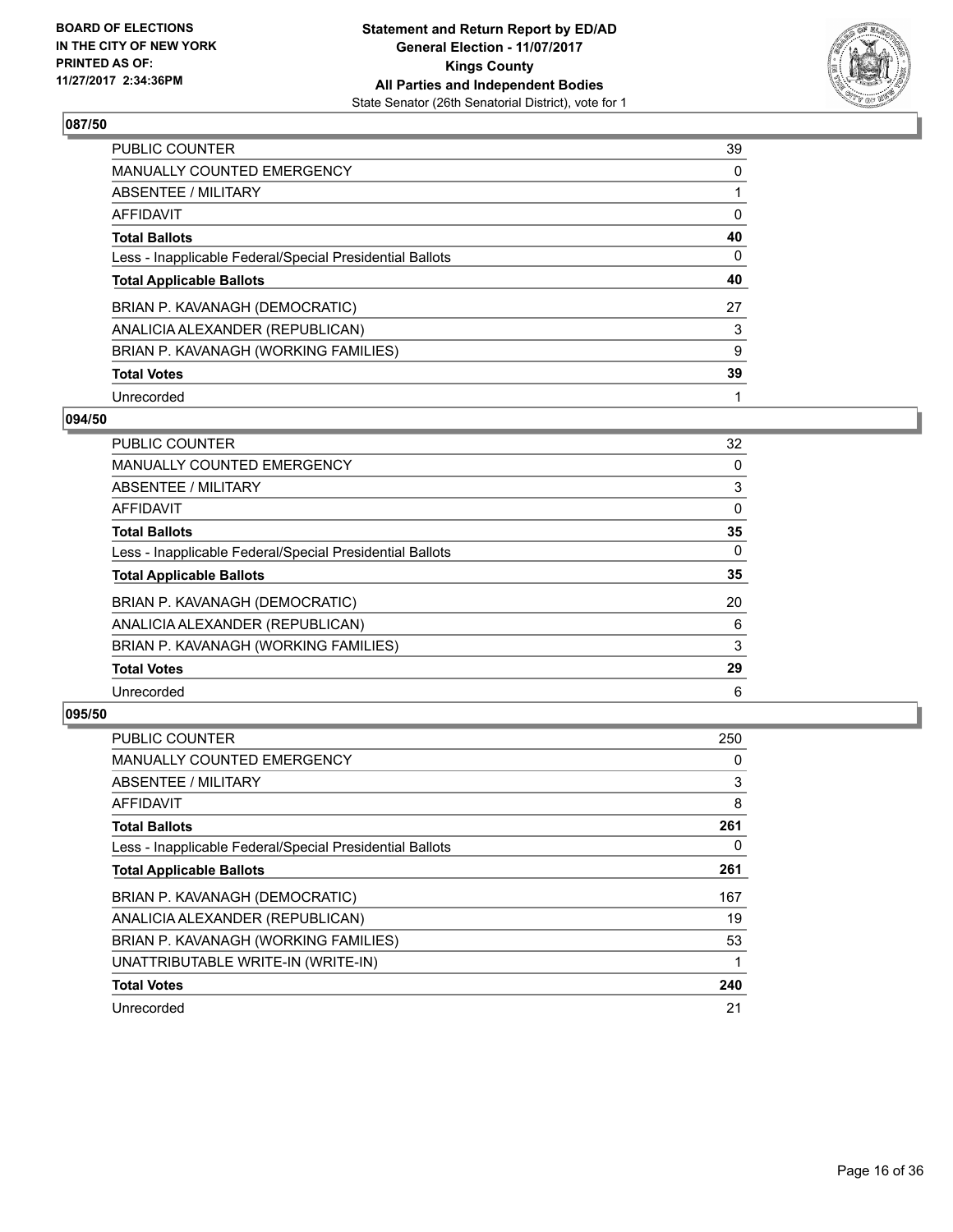

| <b>PUBLIC COUNTER</b>                                    | 178 |
|----------------------------------------------------------|-----|
| MANUALLY COUNTED EMERGENCY                               | 0   |
| ABSENTEE / MILITARY                                      |     |
| AFFIDAVIT                                                | 2   |
| <b>Total Ballots</b>                                     | 181 |
| Less - Inapplicable Federal/Special Presidential Ballots | 0   |
| <b>Total Applicable Ballots</b>                          | 181 |
| BRIAN P. KAVANAGH (DEMOCRATIC)                           | 128 |
| ANALICIA ALEXANDER (REPUBLICAN)                          | 12  |
| BRIAN P. KAVANAGH (WORKING FAMILIES)                     | 29  |
| <b>Total Votes</b>                                       | 169 |
| Unrecorded                                               | 12  |

#### **100/50**

| <b>PUBLIC COUNTER</b>                                    | 21 |
|----------------------------------------------------------|----|
| MANUALLY COUNTED EMERGENCY                               | 0  |
| ABSENTEE / MILITARY                                      | 0  |
| AFFIDAVIT                                                | 0  |
| <b>Total Ballots</b>                                     | 21 |
| Less - Inapplicable Federal/Special Presidential Ballots | 0  |
| <b>Total Applicable Ballots</b>                          | 21 |
| BRIAN P. KAVANAGH (DEMOCRATIC)                           | 9  |
| ANALICIA ALEXANDER (REPUBLICAN)                          |    |
| BRIAN P. KAVANAGH (WORKING FAMILIES)                     | 0  |
| <b>Total Votes</b>                                       | 10 |
| Unrecorded                                               | 11 |

| <b>PUBLIC COUNTER</b>                                    | 115            |
|----------------------------------------------------------|----------------|
| <b>MANUALLY COUNTED EMERGENCY</b>                        | 0              |
| ABSENTEE / MILITARY                                      |                |
| <b>AFFIDAVIT</b>                                         |                |
| <b>Total Ballots</b>                                     | 117            |
| Less - Inapplicable Federal/Special Presidential Ballots | 0              |
| <b>Total Applicable Ballots</b>                          | 117            |
| BRIAN P. KAVANAGH (DEMOCRATIC)                           | 99             |
| ANALICIA ALEXANDER (REPUBLICAN)                          | 8              |
| BRIAN P. KAVANAGH (WORKING FAMILIES)                     | 8              |
| <b>Total Votes</b>                                       | 115            |
| Unrecorded                                               | $\overline{2}$ |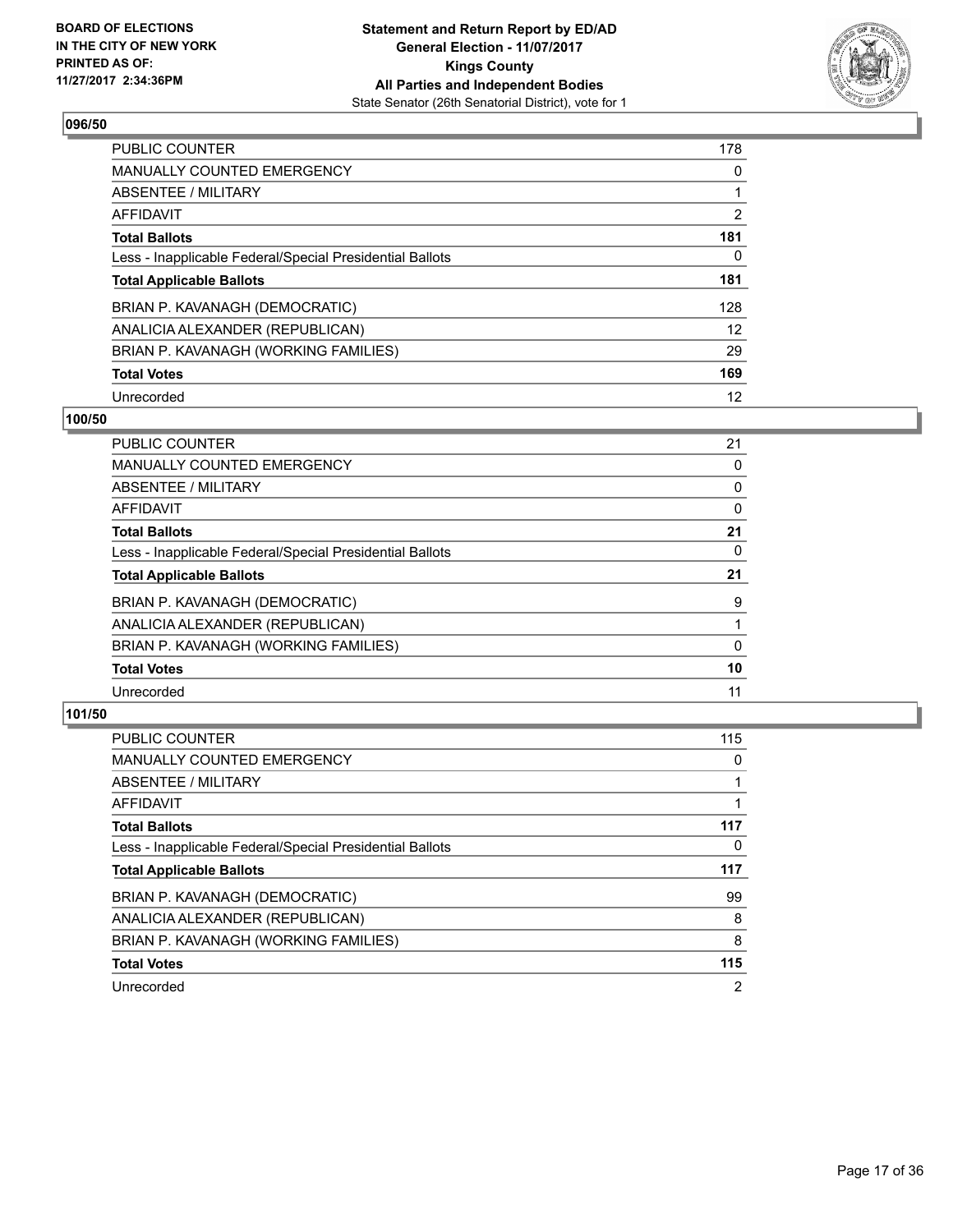

| 107/50 COMBINED into: 103/50                             |   |
|----------------------------------------------------------|---|
| 105/50 COMBINED into: 071/50                             |   |
| <b>Total Votes</b>                                       | 0 |
| BRIAN P. KAVANAGH (WORKING FAMILIES)                     | 0 |
| ANALICIA ALEXANDER (REPUBLICAN)                          | 0 |
| BRIAN P. KAVANAGH (DEMOCRATIC)                           | 0 |
| <b>Total Applicable Ballots</b>                          | 0 |
| Less - Inapplicable Federal/Special Presidential Ballots | 0 |
| <b>Total Ballots</b>                                     | 0 |
| AFFIDAVIT                                                | 0 |
| ABSENTEE / MILITARY                                      | 0 |
| <b>MANUALLY COUNTED EMERGENCY</b>                        | 0 |
| <b>PUBLIC COUNTER</b>                                    | 0 |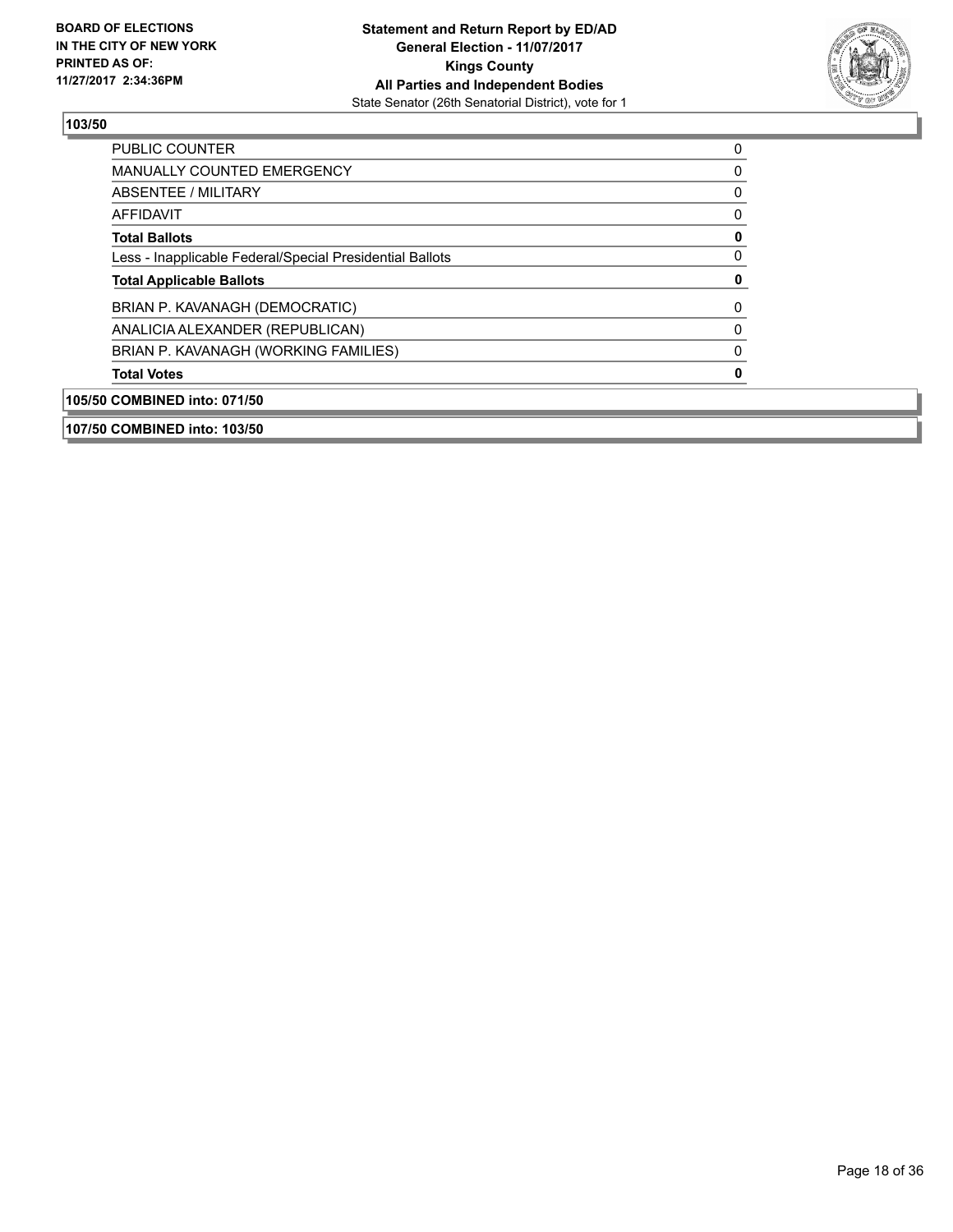![](_page_18_Picture_2.jpeg)

| <b>PUBLIC COUNTER</b>                                    | 338 |
|----------------------------------------------------------|-----|
| <b>MANUALLY COUNTED EMERGENCY</b>                        | 0   |
| ABSENTEE / MILITARY                                      | 6   |
| AFFIDAVIT                                                | 5   |
| <b>Total Ballots</b>                                     | 349 |
| Less - Inapplicable Federal/Special Presidential Ballots | 0   |
| <b>Total Applicable Ballots</b>                          | 349 |
| BRIAN P. KAVANAGH (DEMOCRATIC)                           | 239 |
| ANALICIA ALEXANDER (REPUBLICAN)                          | 35  |
| BRIAN P. KAVANAGH (WORKING FAMILIES)                     | 54  |
| DANIEL SQUADRON (WRITE-IN)                               |     |
| MATTHEW MILLER (WRITE-IN)                                |     |
| <b>Total Votes</b>                                       | 330 |
| Unrecorded                                               | 19  |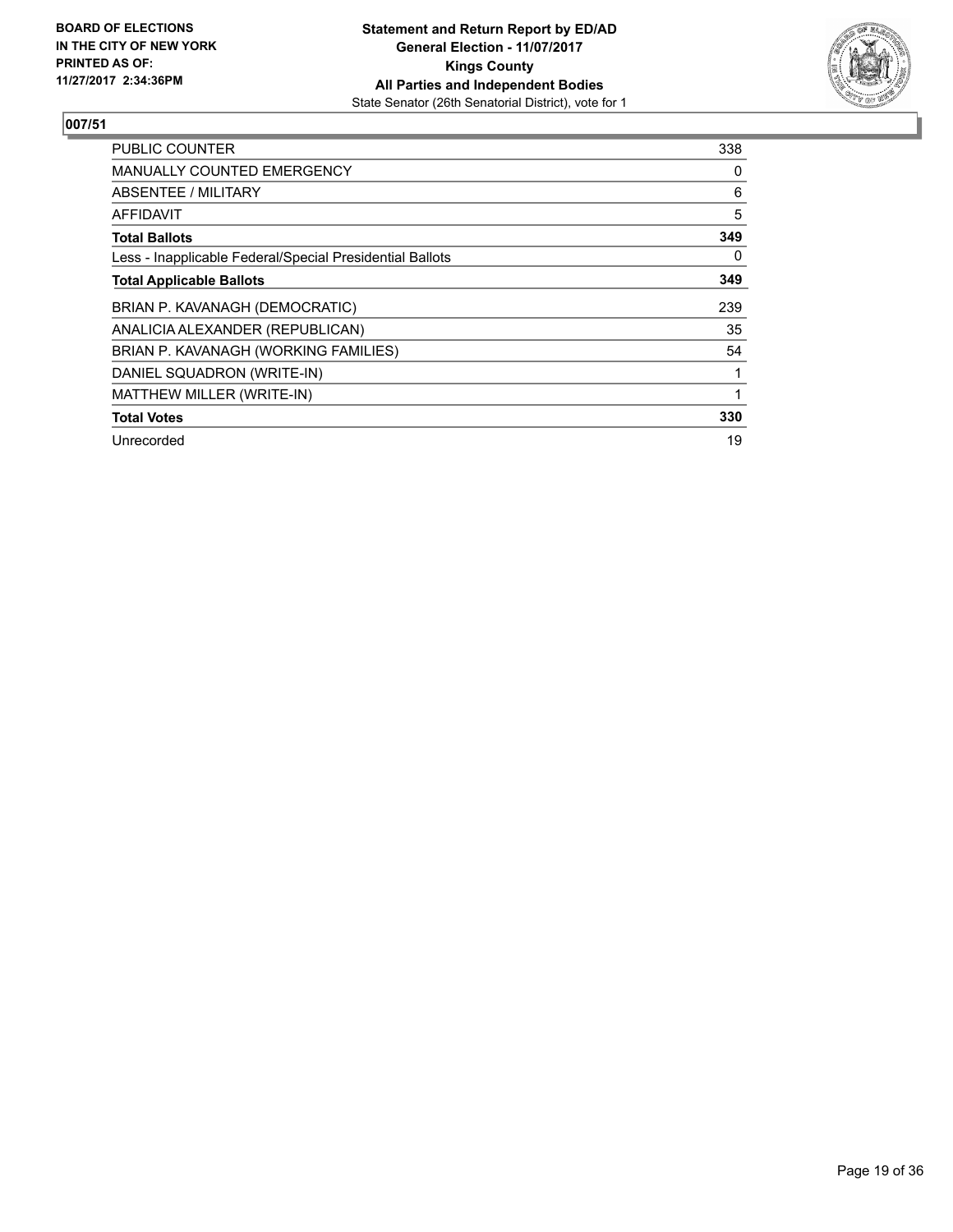![](_page_19_Picture_2.jpeg)

| <b>PUBLIC COUNTER</b>                                    | 151 |
|----------------------------------------------------------|-----|
| <b>MANUALLY COUNTED EMERGENCY</b>                        | 0   |
| ABSENTEE / MILITARY                                      | 5   |
| <b>AFFIDAVIT</b>                                         | 4   |
| <b>Total Ballots</b>                                     | 160 |
| Less - Inapplicable Federal/Special Presidential Ballots | 0   |
| <b>Total Applicable Ballots</b>                          | 160 |
| BRIAN P. KAVANAGH (DEMOCRATIC)                           | 120 |
| ANALICIA ALEXANDER (REPUBLICAN)                          | 6   |
| BRIAN P. KAVANAGH (WORKING FAMILIES)                     | 21  |
| STEVE FAHMIE (WRITE-IN)                                  |     |
| <b>Total Votes</b>                                       | 148 |
| Unrecorded                                               | 12  |

## **002/52**

| <b>PUBLIC COUNTER</b>                                    | 174 |
|----------------------------------------------------------|-----|
| MANUALLY COUNTED EMERGENCY                               | 0   |
| ABSENTEE / MILITARY                                      | 3   |
| AFFIDAVIT                                                | 2   |
| <b>Total Ballots</b>                                     | 179 |
| Less - Inapplicable Federal/Special Presidential Ballots | 0   |
| <b>Total Applicable Ballots</b>                          | 179 |
| BRIAN P. KAVANAGH (DEMOCRATIC)                           | 139 |
| ANALICIA ALEXANDER (REPUBLICAN)                          | 11  |
| BRIAN P. KAVANAGH (WORKING FAMILIES)                     | 23  |
| MELISSA KANAS (WRITE-IN)                                 |     |
| <b>Total Votes</b>                                       | 174 |
| Unrecorded                                               | 5   |

| <b>PUBLIC COUNTER</b>                                    | 175 |
|----------------------------------------------------------|-----|
| MANUALLY COUNTED EMERGENCY                               | 0   |
| ABSENTEE / MILITARY                                      | 3   |
| AFFIDAVIT                                                | 3   |
| <b>Total Ballots</b>                                     | 181 |
| Less - Inapplicable Federal/Special Presidential Ballots | 0   |
| <b>Total Applicable Ballots</b>                          | 181 |
| BRIAN P. KAVANAGH (DEMOCRATIC)                           | 126 |
| ANALICIA ALEXANDER (REPUBLICAN)                          | 19  |
| BRIAN P. KAVANAGH (WORKING FAMILIES)                     | 22  |
| <b>Total Votes</b>                                       | 167 |
| Unrecorded                                               | 14  |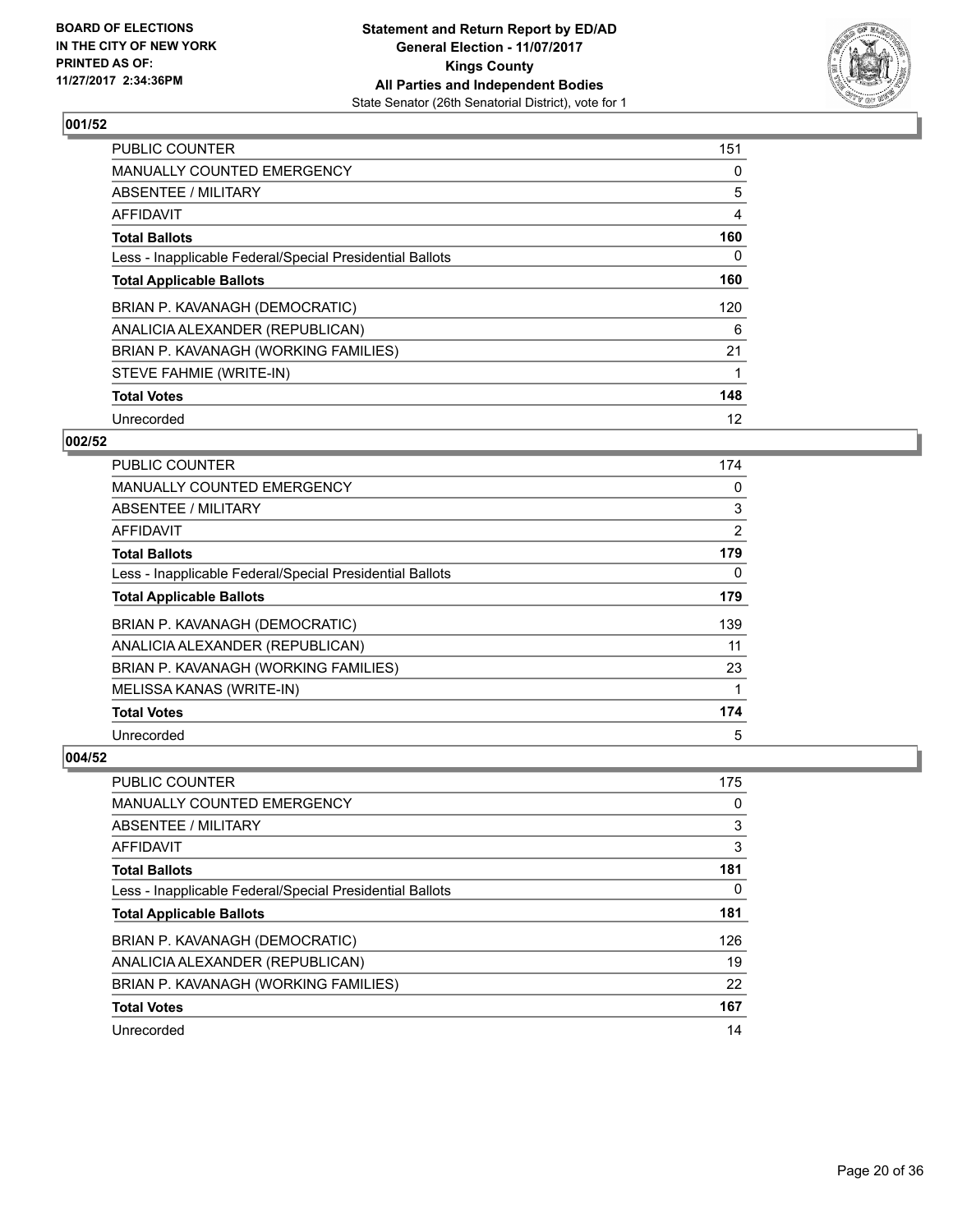![](_page_20_Picture_2.jpeg)

| <b>PUBLIC COUNTER</b>                                    | 125 |
|----------------------------------------------------------|-----|
| <b>MANUALLY COUNTED EMERGENCY</b>                        | 0   |
| ABSENTEE / MILITARY                                      |     |
| <b>AFFIDAVIT</b>                                         |     |
| <b>Total Ballots</b>                                     | 127 |
| Less - Inapplicable Federal/Special Presidential Ballots | 0   |
| <b>Total Applicable Ballots</b>                          | 127 |
| BRIAN P. KAVANAGH (DEMOCRATIC)                           | 103 |
| ANALICIA ALEXANDER (REPUBLICAN)                          | 6   |
| BRIAN P. KAVANAGH (WORKING FAMILIES)                     | 9   |
| <b>Total Votes</b>                                       | 118 |
| Unrecorded                                               | 9   |

#### **006/52**

| <b>PUBLIC COUNTER</b>                                    | 227            |
|----------------------------------------------------------|----------------|
| <b>MANUALLY COUNTED EMERGENCY</b>                        | 0              |
| ABSENTEE / MILITARY                                      | $\overline{2}$ |
| <b>AFFIDAVIT</b>                                         | 3              |
| <b>Total Ballots</b>                                     | 232            |
| Less - Inapplicable Federal/Special Presidential Ballots | 0              |
| <b>Total Applicable Ballots</b>                          | 232            |
| BRIAN P. KAVANAGH (DEMOCRATIC)                           | 160            |
| ANALICIA ALEXANDER (REPUBLICAN)                          | 26             |
| BRIAN P. KAVANAGH (WORKING FAMILIES)                     | 29             |
| <b>Total Votes</b>                                       | 215            |
| Unrecorded                                               | 17             |

| <b>PUBLIC COUNTER</b>                                    | 350 |
|----------------------------------------------------------|-----|
| <b>MANUALLY COUNTED EMERGENCY</b>                        | 0   |
| ABSENTEE / MILITARY                                      | 4   |
| AFFIDAVIT                                                | 3   |
| <b>Total Ballots</b>                                     | 357 |
| Less - Inapplicable Federal/Special Presidential Ballots | 0   |
| <b>Total Applicable Ballots</b>                          | 357 |
| BRIAN P. KAVANAGH (DEMOCRATIC)                           | 260 |
| ANALICIA ALEXANDER (REPUBLICAN)                          | 34  |
| BRIAN P. KAVANAGH (WORKING FAMILIES)                     | 41  |
| ALEXANDER T. JONSSON (WRITE-IN)                          |     |
| <b>Total Votes</b>                                       | 336 |
| Unrecorded                                               | 21  |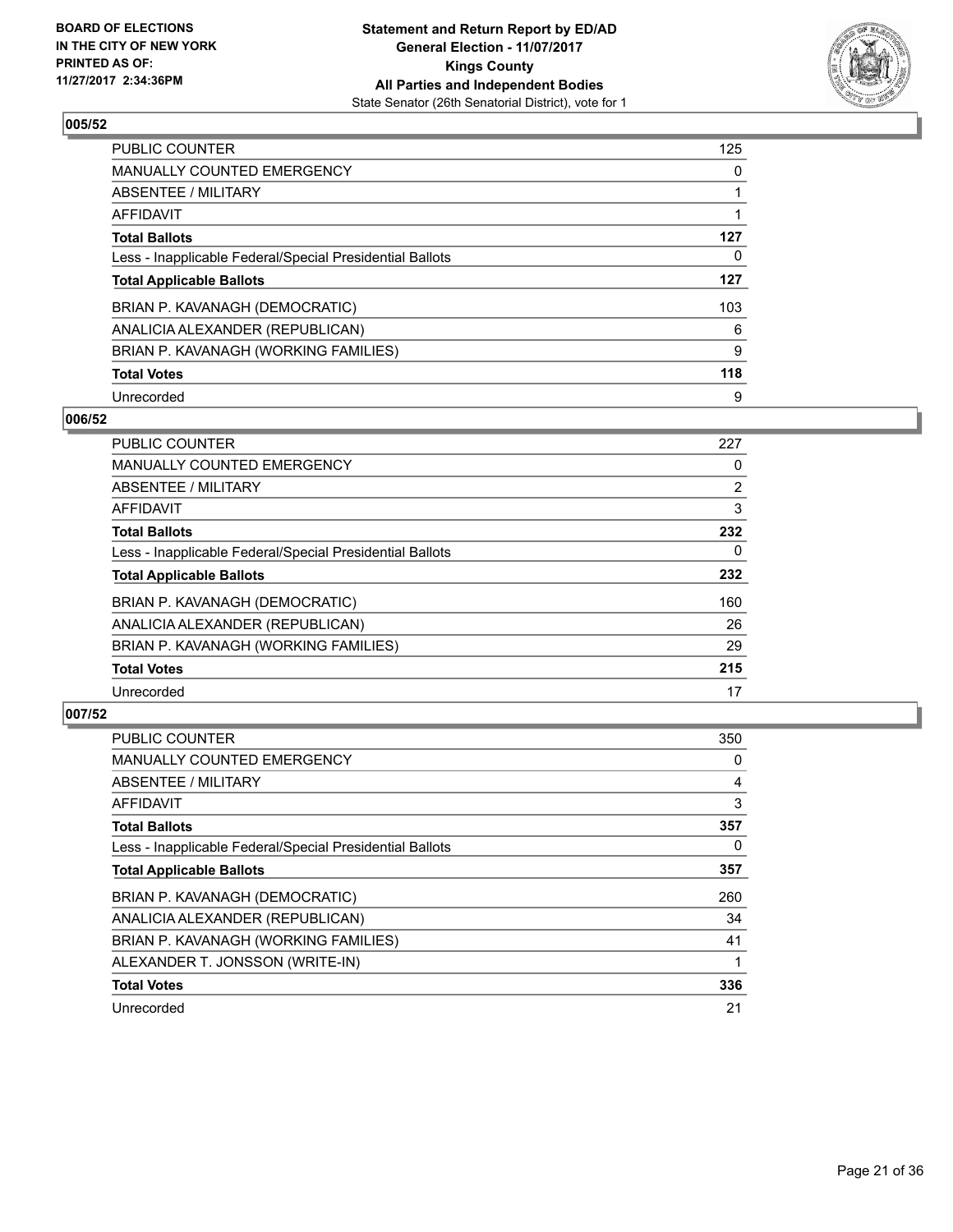![](_page_21_Picture_2.jpeg)

| <b>PUBLIC COUNTER</b>                                    | 433 |
|----------------------------------------------------------|-----|
| <b>MANUALLY COUNTED EMERGENCY</b>                        | 0   |
| ABSENTEE / MILITARY                                      | 17  |
| <b>AFFIDAVIT</b>                                         | 5   |
| <b>Total Ballots</b>                                     | 455 |
| Less - Inapplicable Federal/Special Presidential Ballots | 0   |
| <b>Total Applicable Ballots</b>                          | 455 |
| BRIAN P. KAVANAGH (DEMOCRATIC)                           | 324 |
| ANALICIA ALEXANDER (REPUBLICAN)                          | 48  |
| BRIAN P. KAVANAGH (WORKING FAMILIES)                     | 46  |
| UNATTRIBUTABLE WRITE-IN (WRITE-IN)                       |     |
| <b>Total Votes</b>                                       | 419 |
| Unrecorded                                               | 36  |

## **009/52**

| <b>PUBLIC COUNTER</b>                                    | 234 |
|----------------------------------------------------------|-----|
| <b>MANUALLY COUNTED EMERGENCY</b>                        | 0   |
| ABSENTEE / MILITARY                                      | 4   |
| AFFIDAVIT                                                | 0   |
| <b>Total Ballots</b>                                     | 238 |
| Less - Inapplicable Federal/Special Presidential Ballots | 0   |
| <b>Total Applicable Ballots</b>                          | 238 |
| BRIAN P. KAVANAGH (DEMOCRATIC)                           | 166 |
| ANALICIA ALEXANDER (REPUBLICAN)                          | 22  |
| BRIAN P. KAVANAGH (WORKING FAMILIES)                     | 28  |
| PAUL NEWELL (WRITE-IN)                                   |     |
| <b>Total Votes</b>                                       | 217 |
| Unrecorded                                               | 21  |

| <b>PUBLIC COUNTER</b>                                    | 418 |
|----------------------------------------------------------|-----|
| <b>MANUALLY COUNTED EMERGENCY</b>                        | 0   |
| ABSENTEE / MILITARY                                      | 10  |
| AFFIDAVIT                                                |     |
| <b>Total Ballots</b>                                     | 429 |
| Less - Inapplicable Federal/Special Presidential Ballots | 0   |
| <b>Total Applicable Ballots</b>                          | 429 |
| BRIAN P. KAVANAGH (DEMOCRATIC)                           | 298 |
| ANALICIA ALEXANDER (REPUBLICAN)                          | 44  |
| BRIAN P. KAVANAGH (WORKING FAMILIES)                     | 39  |
| PAUL NEWELL (WRITE-IN)                                   | 1   |
| <b>Total Votes</b>                                       | 382 |
| Unrecorded                                               | 47  |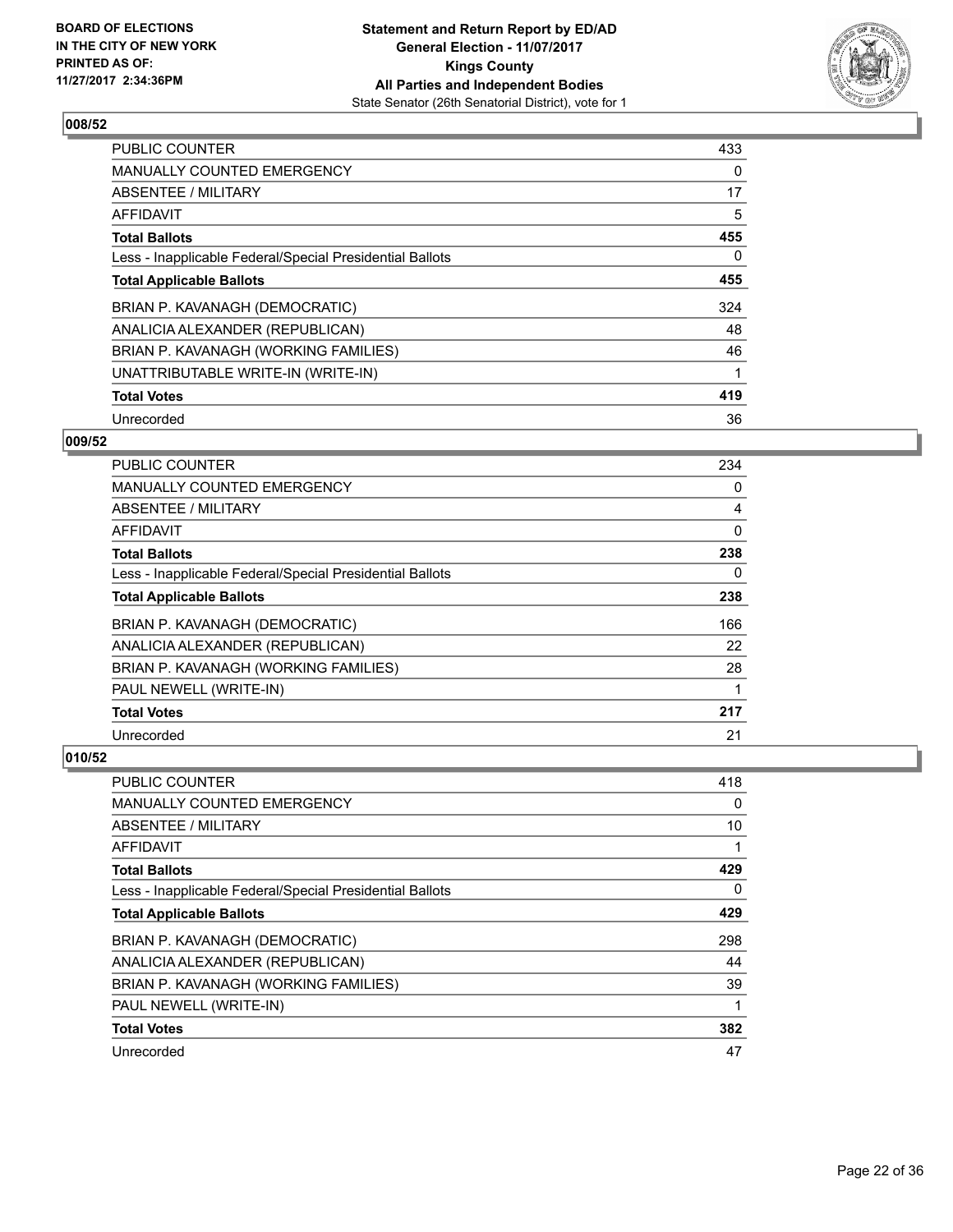![](_page_22_Picture_2.jpeg)

| <b>PUBLIC COUNTER</b>                                    | 306            |
|----------------------------------------------------------|----------------|
| <b>MANUALLY COUNTED EMERGENCY</b>                        | 0              |
| ABSENTEE / MILITARY                                      | 10             |
| AFFIDAVIT                                                | $\overline{2}$ |
| <b>Total Ballots</b>                                     | 318            |
| Less - Inapplicable Federal/Special Presidential Ballots | 0              |
| <b>Total Applicable Ballots</b>                          | 318            |
| BRIAN P. KAVANAGH (DEMOCRATIC)                           | 224            |
| ANALICIA ALEXANDER (REPUBLICAN)                          | 35             |
| BRIAN P. KAVANAGH (WORKING FAMILIES)                     | 21             |
| <b>MARTIN CONNOR (WRITE-IN)</b>                          | 5              |
| <b>Total Votes</b>                                       | 285            |
| Unrecorded                                               | 33             |

## **012/52**

| <b>PUBLIC COUNTER</b>                                    | 311 |
|----------------------------------------------------------|-----|
| <b>MANUALLY COUNTED EMERGENCY</b>                        | 0   |
| ABSENTEE / MILITARY                                      | 8   |
| <b>AFFIDAVIT</b>                                         | 1   |
| <b>Total Ballots</b>                                     | 320 |
| Less - Inapplicable Federal/Special Presidential Ballots | 0   |
| <b>Total Applicable Ballots</b>                          | 320 |
| BRIAN P. KAVANAGH (DEMOCRATIC)                           | 200 |
| ANALICIA ALEXANDER (REPUBLICAN)                          | 49  |
| BRIAN P. KAVANAGH (WORKING FAMILIES)                     | 43  |
| DIANE JEISNER (WRITE-IN)                                 | 1   |
| <b>WALTER SOBCHEK (WRITE-IN)</b>                         | 1   |
| <b>Total Votes</b>                                       | 294 |
| Unrecorded                                               | 26  |

| <b>PUBLIC COUNTER</b>                                    | 311 |
|----------------------------------------------------------|-----|
| <b>MANUALLY COUNTED EMERGENCY</b>                        | 0   |
| ABSENTEE / MILITARY                                      | 10  |
| AFFIDAVIT                                                | 2   |
| <b>Total Ballots</b>                                     | 323 |
| Less - Inapplicable Federal/Special Presidential Ballots | 0   |
| <b>Total Applicable Ballots</b>                          | 323 |
| BRIAN P. KAVANAGH (DEMOCRATIC)                           | 221 |
| ANALICIA ALEXANDER (REPUBLICAN)                          | 26  |
| BRIAN P. KAVANAGH (WORKING FAMILIES)                     | 42  |
| PAUL NEWELL (WRITE-IN)                                   |     |
| <b>Total Votes</b>                                       | 290 |
| Unrecorded                                               | 33  |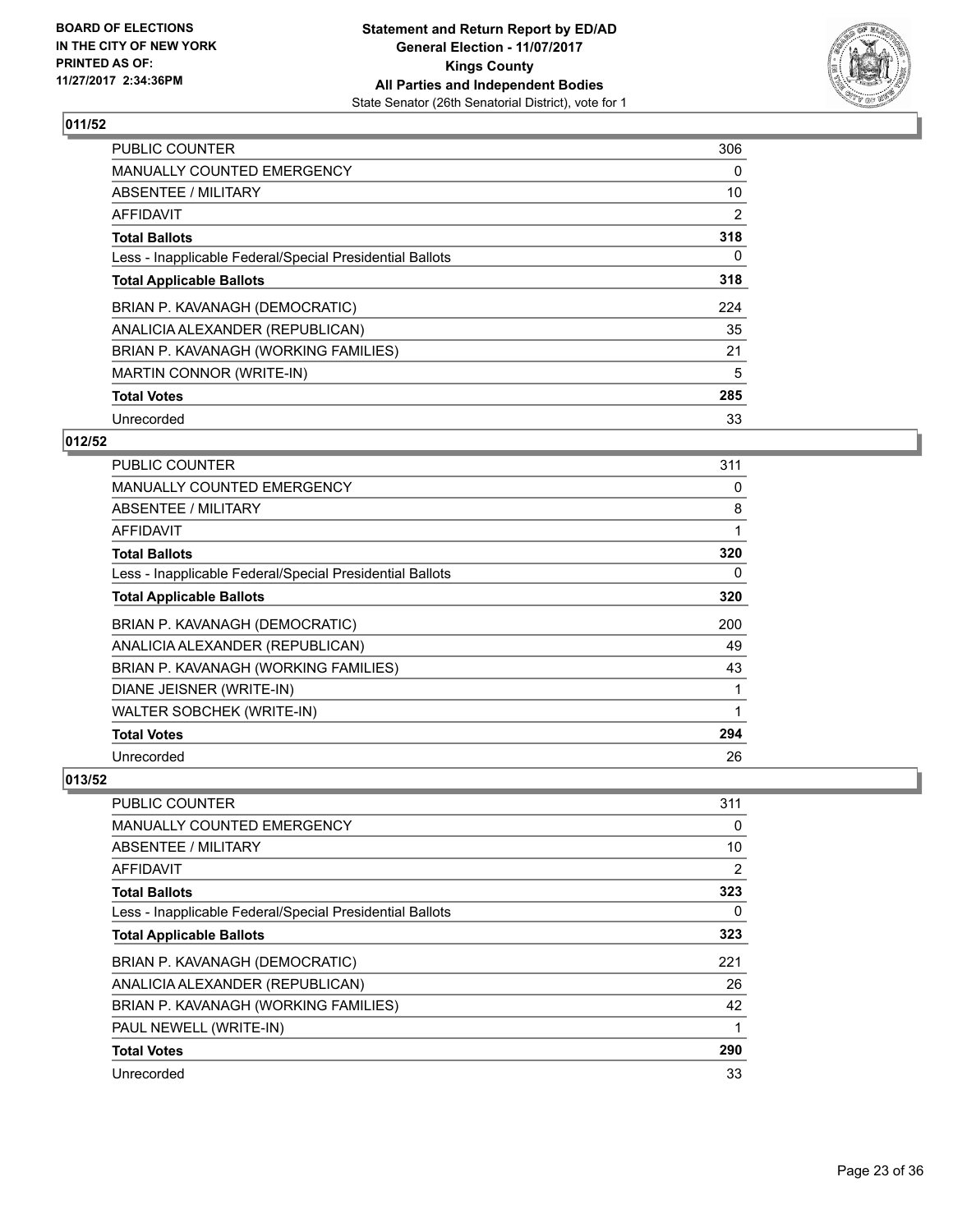![](_page_23_Picture_2.jpeg)

| <b>PUBLIC COUNTER</b>                                    | 222 |
|----------------------------------------------------------|-----|
| <b>MANUALLY COUNTED EMERGENCY</b>                        | 0   |
| ABSENTEE / MILITARY                                      | 7   |
| AFFIDAVIT                                                |     |
| <b>Total Ballots</b>                                     | 230 |
| Less - Inapplicable Federal/Special Presidential Ballots | 0   |
| <b>Total Applicable Ballots</b>                          | 230 |
| BRIAN P. KAVANAGH (DEMOCRATIC)                           | 161 |
| ANALICIA ALEXANDER (REPUBLICAN)                          | 24  |
| BRIAN P. KAVANAGH (WORKING FAMILIES)                     | 30  |
| UNATTRIBUTABLE WRITE-IN (WRITE-IN)                       | 2   |
| <b>Total Votes</b>                                       | 217 |
| Unrecorded                                               | 13  |

## **015/52**

| <b>PUBLIC COUNTER</b>                                    | 334 |
|----------------------------------------------------------|-----|
| MANUALLY COUNTED EMERGENCY                               |     |
| ABSENTEE / MILITARY                                      | 7   |
| AFFIDAVIT                                                | 2   |
| <b>Total Ballots</b>                                     | 344 |
| Less - Inapplicable Federal/Special Presidential Ballots | 0   |
| <b>Total Applicable Ballots</b>                          | 344 |
| BRIAN P. KAVANAGH (DEMOCRATIC)                           | 246 |
| ANALICIA ALEXANDER (REPUBLICAN)                          | 27  |
| BRIAN P. KAVANAGH (WORKING FAMILIES)                     | 42  |
| LINCOLN ACHILLI (WRITE-IN)                               | 1   |
| MICHAEL FAGAN (WRITE-IN)                                 | 1   |
| <b>Total Votes</b>                                       | 317 |
| Unrecorded                                               | 27  |

| <b>PUBLIC COUNTER</b>                                    | 337            |
|----------------------------------------------------------|----------------|
| <b>MANUALLY COUNTED EMERGENCY</b>                        | $\overline{2}$ |
| <b>ABSENTEE / MILITARY</b>                               | 3              |
| <b>AFFIDAVIT</b>                                         | 2              |
| <b>Total Ballots</b>                                     | 344            |
| Less - Inapplicable Federal/Special Presidential Ballots | $\Omega$       |
| <b>Total Applicable Ballots</b>                          | 344            |
| BRIAN P. KAVANAGH (DEMOCRATIC)                           | 241            |
| ANALICIA ALEXANDER (REPUBLICAN)                          | 30             |
| BRIAN P. KAVANAGH (WORKING FAMILIES)                     | 46             |
| <b>Total Votes</b>                                       | 317            |
| Unrecorded                                               | 27             |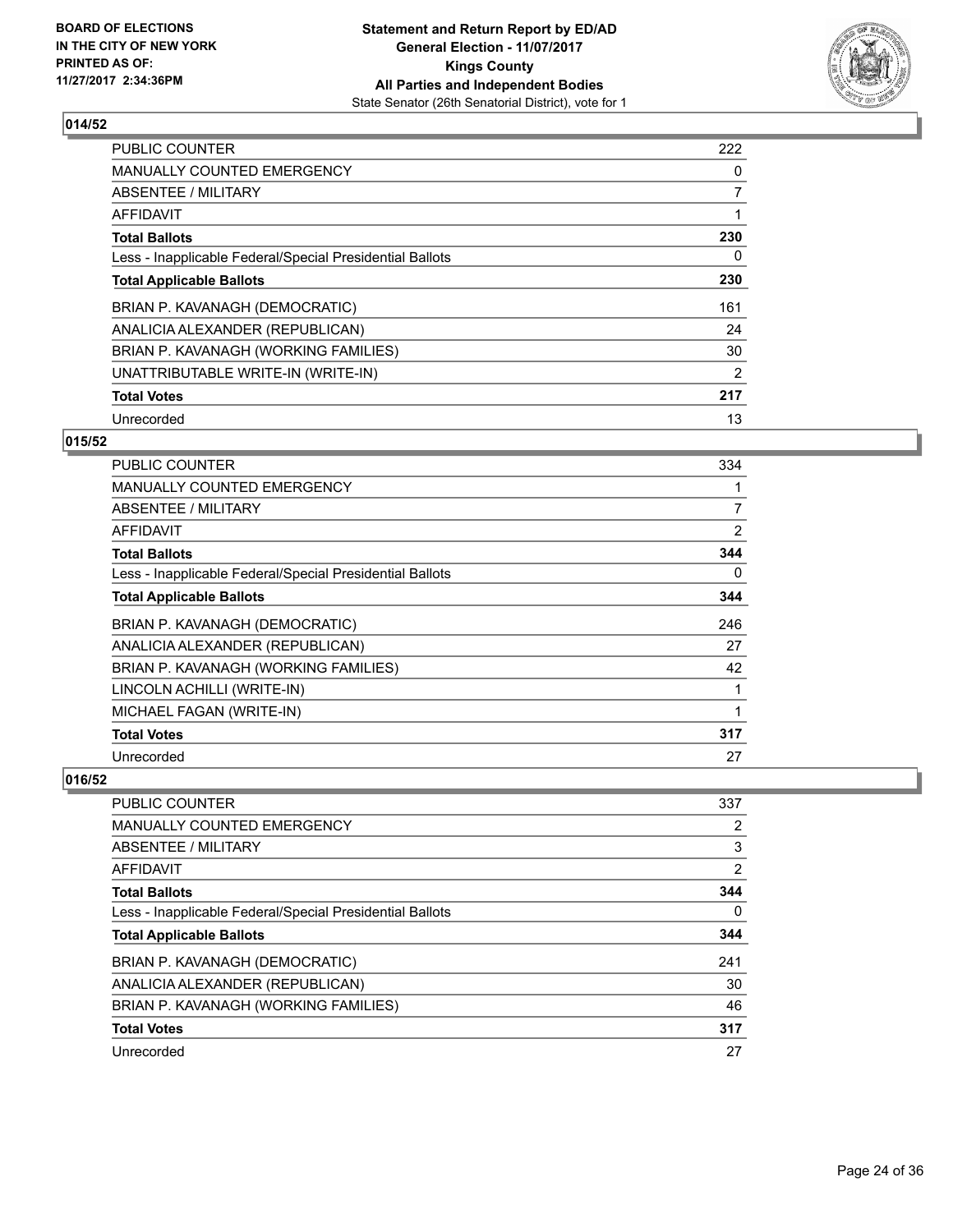![](_page_24_Picture_2.jpeg)

| <b>PUBLIC COUNTER</b>                                    | 276 |
|----------------------------------------------------------|-----|
| <b>MANUALLY COUNTED EMERGENCY</b>                        | 0   |
| ABSENTEE / MILITARY                                      | 9   |
| <b>AFFIDAVIT</b>                                         | 6   |
| <b>Total Ballots</b>                                     | 291 |
| Less - Inapplicable Federal/Special Presidential Ballots | 0   |
| <b>Total Applicable Ballots</b>                          | 291 |
| BRIAN P. KAVANAGH (DEMOCRATIC)                           | 222 |
| ANALICIA ALEXANDER (REPUBLICAN)                          | 22  |
| BRIAN P. KAVANAGH (WORKING FAMILIES)                     | 26  |
| JOHN ADAMS (WRITE-IN)                                    |     |
| <b>Total Votes</b>                                       | 271 |
| Unrecorded                                               | 20  |

# **018/52**

| PUBLIC COUNTER                                           | 271 |
|----------------------------------------------------------|-----|
| <b>MANUALLY COUNTED EMERGENCY</b>                        | 0   |
| ABSENTEE / MILITARY                                      | 5   |
| AFFIDAVIT                                                | 5   |
| <b>Total Ballots</b>                                     | 281 |
| Less - Inapplicable Federal/Special Presidential Ballots | 0   |
| <b>Total Applicable Ballots</b>                          | 281 |
| BRIAN P. KAVANAGH (DEMOCRATIC)                           | 190 |
| ANALICIA ALEXANDER (REPUBLICAN)                          | 25  |
| BRIAN P. KAVANAGH (WORKING FAMILIES)                     | 32  |
| <b>BARACK OBAMA (WRITE-IN)</b>                           | 1   |
| PAUL NEWELL (WRITE-IN)                                   | 1   |
| <b>Total Votes</b>                                       | 249 |
| Unrecorded                                               | 32  |

| <b>PUBLIC COUNTER</b>                                    | 300            |
|----------------------------------------------------------|----------------|
| <b>MANUALLY COUNTED EMERGENCY</b>                        | 0              |
| ABSENTEE / MILITARY                                      | $\overline{2}$ |
| <b>AFFIDAVIT</b>                                         | 4              |
| <b>Total Ballots</b>                                     | 306            |
| Less - Inapplicable Federal/Special Presidential Ballots | 0              |
| <b>Total Applicable Ballots</b>                          | 306            |
| BRIAN P. KAVANAGH (DEMOCRATIC)                           | 210            |
| ANALICIA ALEXANDER (REPUBLICAN)                          | 29             |
| BRIAN P. KAVANAGH (WORKING FAMILIES)                     | 39             |
| <b>Total Votes</b>                                       | 278            |
| Unrecorded                                               | 28             |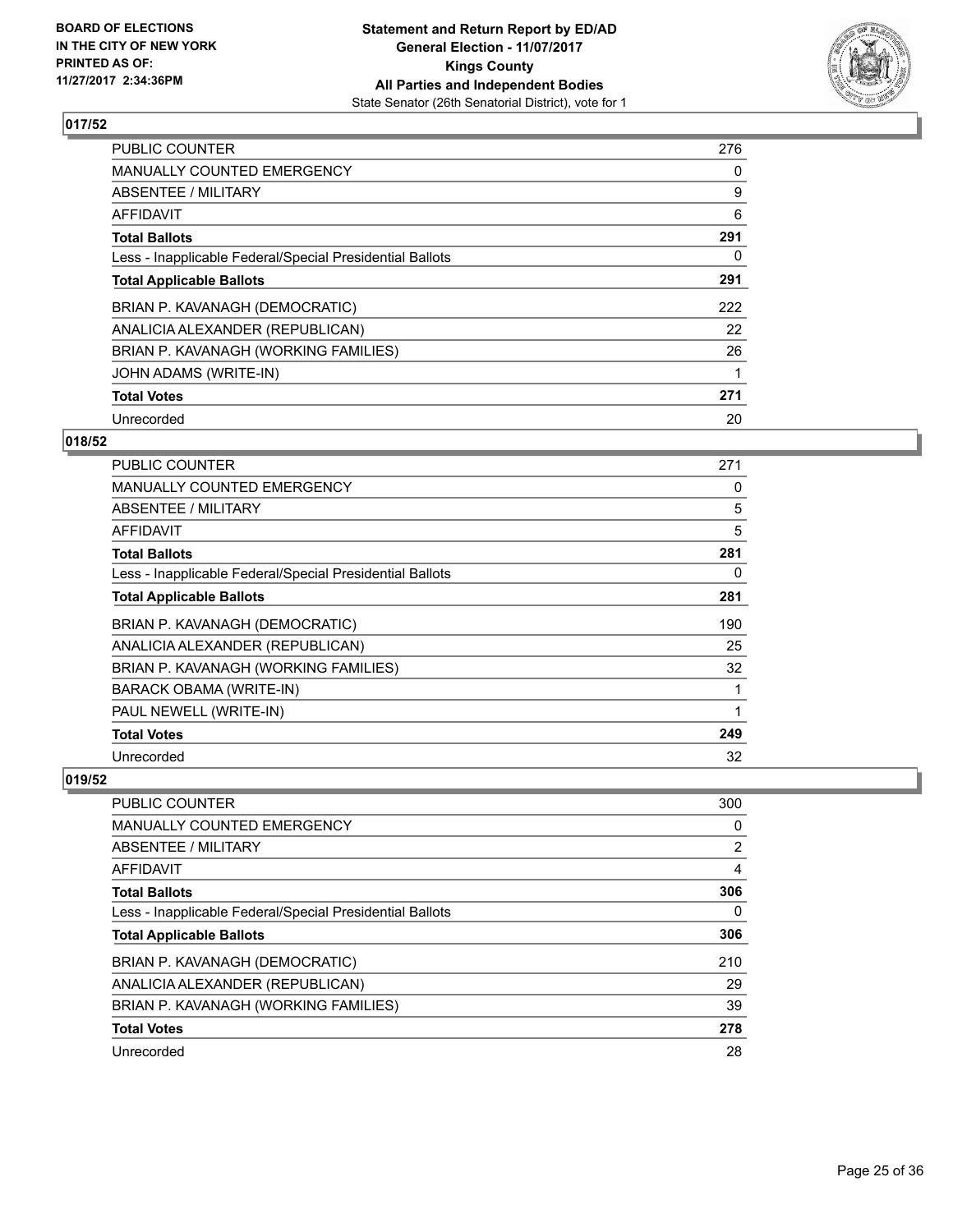![](_page_25_Picture_2.jpeg)

| <b>PUBLIC COUNTER</b>                                    | 252            |
|----------------------------------------------------------|----------------|
| <b>MANUALLY COUNTED EMERGENCY</b>                        | 0              |
| ABSENTEE / MILITARY                                      | 8              |
| AFFIDAVIT                                                | $\overline{2}$ |
| <b>Total Ballots</b>                                     | 262            |
| Less - Inapplicable Federal/Special Presidential Ballots | 0              |
| <b>Total Applicable Ballots</b>                          | 262            |
| BRIAN P. KAVANAGH (DEMOCRATIC)                           | 187            |
| ANALICIA ALEXANDER (REPUBLICAN)                          | 31             |
| BRIAN P. KAVANAGH (WORKING FAMILIES)                     | 25             |
| <b>Total Votes</b>                                       | 243            |
| Unrecorded                                               | 19             |

#### **034/52**

| <b>PUBLIC COUNTER</b>                                    | 322 |
|----------------------------------------------------------|-----|
| <b>MANUALLY COUNTED EMERGENCY</b>                        | 0   |
| ABSENTEE / MILITARY                                      | 2   |
| <b>AFFIDAVIT</b>                                         | 6   |
| <b>Total Ballots</b>                                     | 330 |
| Less - Inapplicable Federal/Special Presidential Ballots | 0   |
| <b>Total Applicable Ballots</b>                          | 330 |
| BRIAN P. KAVANAGH (DEMOCRATIC)                           | 240 |
| ANALICIA ALEXANDER (REPUBLICAN)                          | 18  |
| BRIAN P. KAVANAGH (WORKING FAMILIES)                     | 47  |
| PAUL NEWELL (WRITE-IN)                                   | 2   |
| <b>Total Votes</b>                                       | 307 |
| Unrecorded                                               | 23  |

| <b>PUBLIC COUNTER</b>                                    | 275 |
|----------------------------------------------------------|-----|
| <b>MANUALLY COUNTED EMERGENCY</b>                        | 0   |
| ABSENTEE / MILITARY                                      | 7   |
| AFFIDAVIT                                                | 7   |
| <b>Total Ballots</b>                                     | 289 |
| Less - Inapplicable Federal/Special Presidential Ballots | 0   |
| <b>Total Applicable Ballots</b>                          | 289 |
| BRIAN P. KAVANAGH (DEMOCRATIC)                           | 205 |
| ANALICIA ALEXANDER (REPUBLICAN)                          | 19  |
| BRIAN P. KAVANAGH (WORKING FAMILIES)                     | 51  |
| <b>Total Votes</b>                                       | 275 |
| Unrecorded                                               | 14  |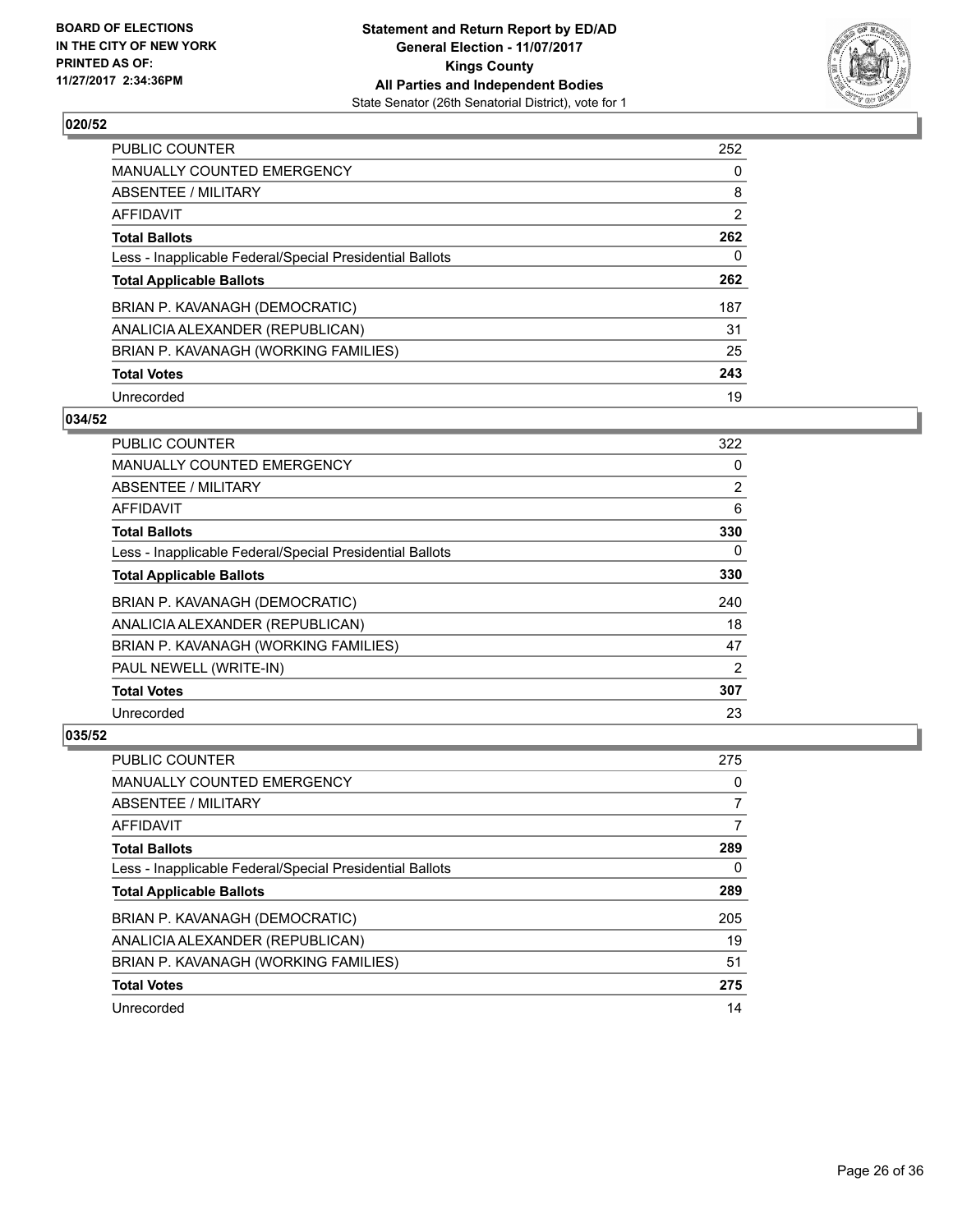![](_page_26_Picture_2.jpeg)

| <b>PUBLIC COUNTER</b>                                    | 322 |
|----------------------------------------------------------|-----|
| <b>MANUALLY COUNTED EMERGENCY</b>                        | 0   |
| ABSENTEE / MILITARY                                      | 5   |
| AFFIDAVIT                                                | 2   |
| <b>Total Ballots</b>                                     | 329 |
| Less - Inapplicable Federal/Special Presidential Ballots | 0   |
| <b>Total Applicable Ballots</b>                          | 329 |
| BRIAN P. KAVANAGH (DEMOCRATIC)                           | 236 |
| ANALICIA ALEXANDER (REPUBLICAN)                          | 28  |
| BRIAN P. KAVANAGH (WORKING FAMILIES)                     | 52  |
| <b>Total Votes</b>                                       | 316 |
| Unrecorded                                               | 13  |

## **037/52**

| <b>PUBLIC COUNTER</b>                                    | 370 |
|----------------------------------------------------------|-----|
| MANUALLY COUNTED EMERGENCY                               | 0   |
| ABSENTEE / MILITARY                                      | 3   |
| AFFIDAVIT                                                | 3   |
| <b>Total Ballots</b>                                     | 376 |
| Less - Inapplicable Federal/Special Presidential Ballots | 0   |
| <b>Total Applicable Ballots</b>                          | 376 |
| BRIAN P. KAVANAGH (DEMOCRATIC)                           | 275 |
| ANALICIA ALEXANDER (REPUBLICAN)                          | 23  |
| BRIAN P. KAVANAGH (WORKING FAMILIES)                     | 54  |
| DOROTHY SIEGEL (WRITE-IN)                                | 1   |
| VICKI VOSSEN (WRITE-IN)                                  | 1   |
| <b>Total Votes</b>                                       | 354 |
| Unrecorded                                               | 22  |

| <b>PUBLIC COUNTER</b>                                    | 349 |
|----------------------------------------------------------|-----|
| <b>MANUALLY COUNTED EMERGENCY</b>                        | 0   |
| ABSENTEE / MILITARY                                      | 6   |
| AFFIDAVIT                                                | 7   |
| <b>Total Ballots</b>                                     | 362 |
| Less - Inapplicable Federal/Special Presidential Ballots | 0   |
| <b>Total Applicable Ballots</b>                          | 362 |
| BRIAN P. KAVANAGH (DEMOCRATIC)                           | 262 |
| ANALICIA ALEXANDER (REPUBLICAN)                          | 34  |
| BRIAN P. KAVANAGH (WORKING FAMILIES)                     | 46  |
| <b>Total Votes</b>                                       | 342 |
| Unrecorded                                               | 20  |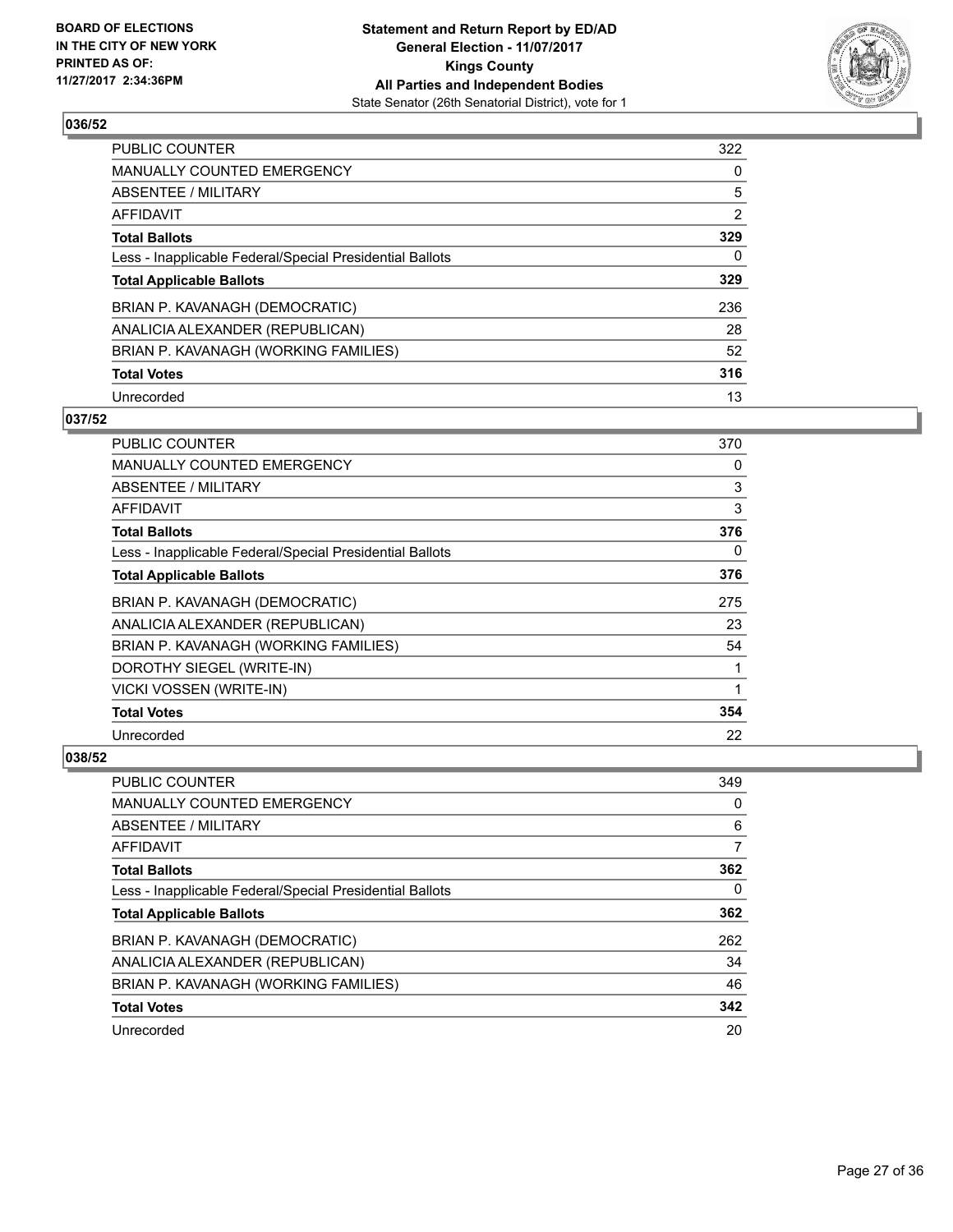![](_page_27_Picture_2.jpeg)

| <b>PUBLIC COUNTER</b>                                    | 406 |
|----------------------------------------------------------|-----|
| <b>MANUALLY COUNTED EMERGENCY</b>                        | 0   |
| ABSENTEE / MILITARY                                      | 5   |
| AFFIDAVIT                                                | 3   |
| <b>Total Ballots</b>                                     | 414 |
| Less - Inapplicable Federal/Special Presidential Ballots | 0   |
| <b>Total Applicable Ballots</b>                          | 414 |
| BRIAN P. KAVANAGH (DEMOCRATIC)                           | 286 |
| ANALICIA ALEXANDER (REPUBLICAN)                          | 33  |
| BRIAN P. KAVANAGH (WORKING FAMILIES)                     | 66  |
| EILEEN NAPLES (WRITE-IN)                                 |     |
| <b>GLORIA STEINMAN (WRITE-IN)</b>                        |     |
| <b>Total Votes</b>                                       | 387 |
| Unrecorded                                               | 27  |

## **040/52**

| <b>PUBLIC COUNTER</b>                                    | 360 |
|----------------------------------------------------------|-----|
| MANUALLY COUNTED EMERGENCY                               | 0   |
| ABSENTEE / MILITARY                                      | 6   |
| AFFIDAVIT                                                |     |
| <b>Total Ballots</b>                                     | 367 |
| Less - Inapplicable Federal/Special Presidential Ballots | 0   |
| <b>Total Applicable Ballots</b>                          | 367 |
| BRIAN P. KAVANAGH (DEMOCRATIC)                           | 267 |
| ANALICIA ALEXANDER (REPUBLICAN)                          | 17  |
| BRIAN P. KAVANAGH (WORKING FAMILIES)                     | 53  |
| <b>Total Votes</b>                                       | 337 |
| Unrecorded                                               | 30  |

| <b>PUBLIC COUNTER</b>                                    | 128 |
|----------------------------------------------------------|-----|
| <b>MANUALLY COUNTED EMERGENCY</b>                        | 0   |
| ABSENTEE / MILITARY                                      |     |
| AFFIDAVIT                                                |     |
| <b>Total Ballots</b>                                     | 130 |
| Less - Inapplicable Federal/Special Presidential Ballots | 0   |
| <b>Total Applicable Ballots</b>                          | 130 |
|                                                          |     |
| BRIAN P. KAVANAGH (DEMOCRATIC)                           | 94  |
| ANALICIA ALEXANDER (REPUBLICAN)                          | 9   |
| BRIAN P. KAVANAGH (WORKING FAMILIES)                     | 22  |
| <b>Total Votes</b>                                       | 125 |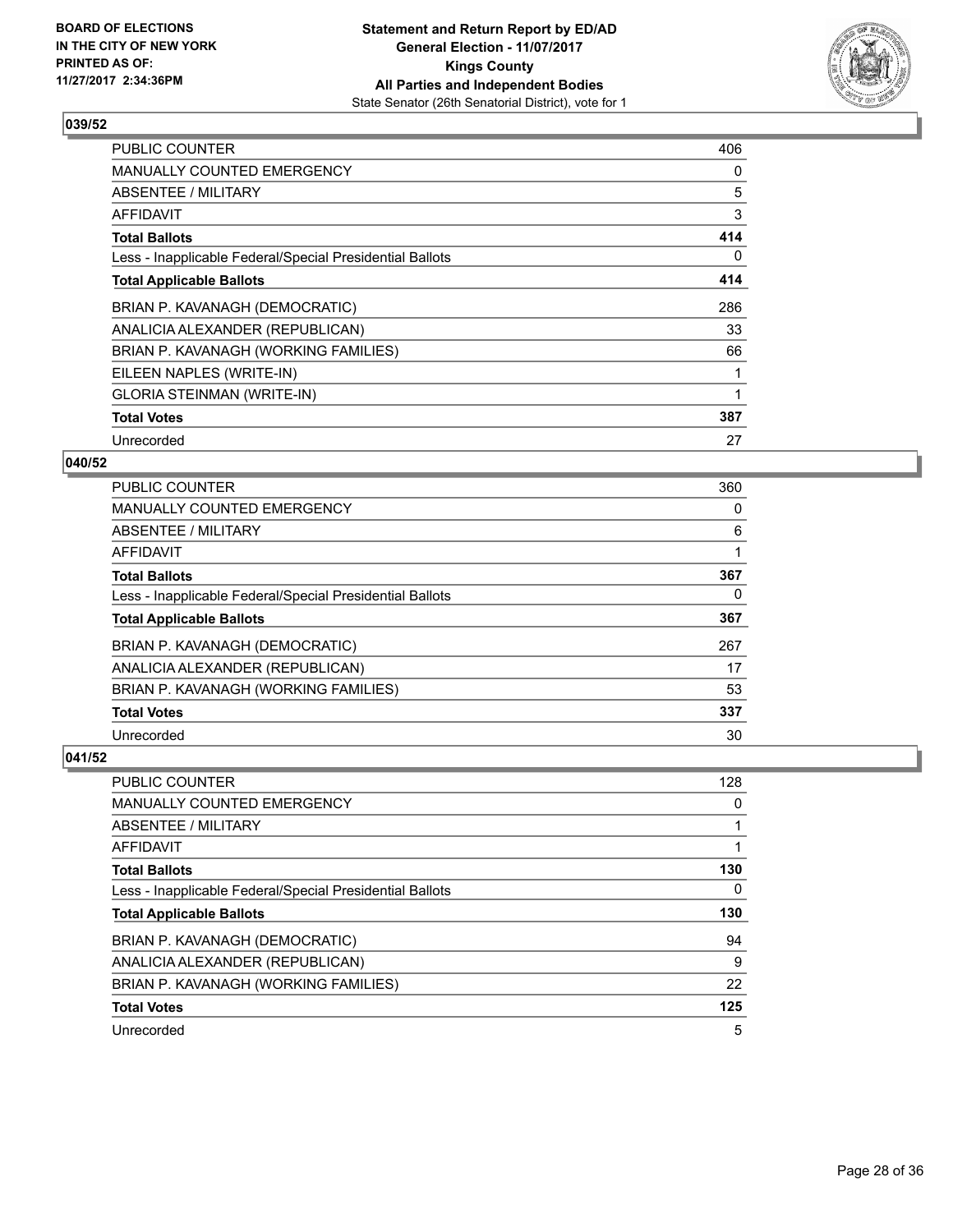![](_page_28_Picture_2.jpeg)

| <b>PUBLIC COUNTER</b>                                    | 327            |
|----------------------------------------------------------|----------------|
| <b>MANUALLY COUNTED EMERGENCY</b>                        | 0              |
| ABSENTEE / MILITARY                                      | $\overline{7}$ |
| AFFIDAVIT                                                | 2              |
| <b>Total Ballots</b>                                     | 336            |
| Less - Inapplicable Federal/Special Presidential Ballots | 0              |
| <b>Total Applicable Ballots</b>                          | 336            |
| BRIAN P. KAVANAGH (DEMOCRATIC)                           | 233            |
| ANALICIA ALEXANDER (REPUBLICAN)                          | 31             |
| BRIAN P. KAVANAGH (WORKING FAMILIES)                     | 53             |
| <b>Total Votes</b>                                       | 317            |
| Unrecorded                                               | 19             |

## **043/52**

| <b>PUBLIC COUNTER</b>                                    | 336            |
|----------------------------------------------------------|----------------|
| <b>MANUALLY COUNTED EMERGENCY</b>                        | 0              |
| ABSENTEE / MILITARY                                      | $\overline{2}$ |
| <b>AFFIDAVIT</b>                                         | 2              |
| <b>Total Ballots</b>                                     | 340            |
| Less - Inapplicable Federal/Special Presidential Ballots | $\Omega$       |
| <b>Total Applicable Ballots</b>                          | 340            |
| BRIAN P. KAVANAGH (DEMOCRATIC)                           | 233            |
| ANALICIA ALEXANDER (REPUBLICAN)                          | 34             |
| BRIAN P. KAVANAGH (WORKING FAMILIES)                     | 55             |
| <b>Total Votes</b>                                       | 322            |
| Unrecorded                                               | 18             |

| <b>PUBLIC COUNTER</b>                                    | 340 |
|----------------------------------------------------------|-----|
| <b>MANUALLY COUNTED EMERGENCY</b>                        | 0   |
| ABSENTEE / MILITARY                                      | 4   |
| <b>AFFIDAVIT</b>                                         | 4   |
| <b>Total Ballots</b>                                     | 348 |
| Less - Inapplicable Federal/Special Presidential Ballots | 0   |
| <b>Total Applicable Ballots</b>                          | 348 |
| BRIAN P. KAVANAGH (DEMOCRATIC)                           | 215 |
| ANALICIA ALEXANDER (REPUBLICAN)                          | 45  |
| BRIAN P. KAVANAGH (WORKING FAMILIES)                     | 62  |
| <b>Total Votes</b>                                       | 322 |
| Unrecorded                                               | 26  |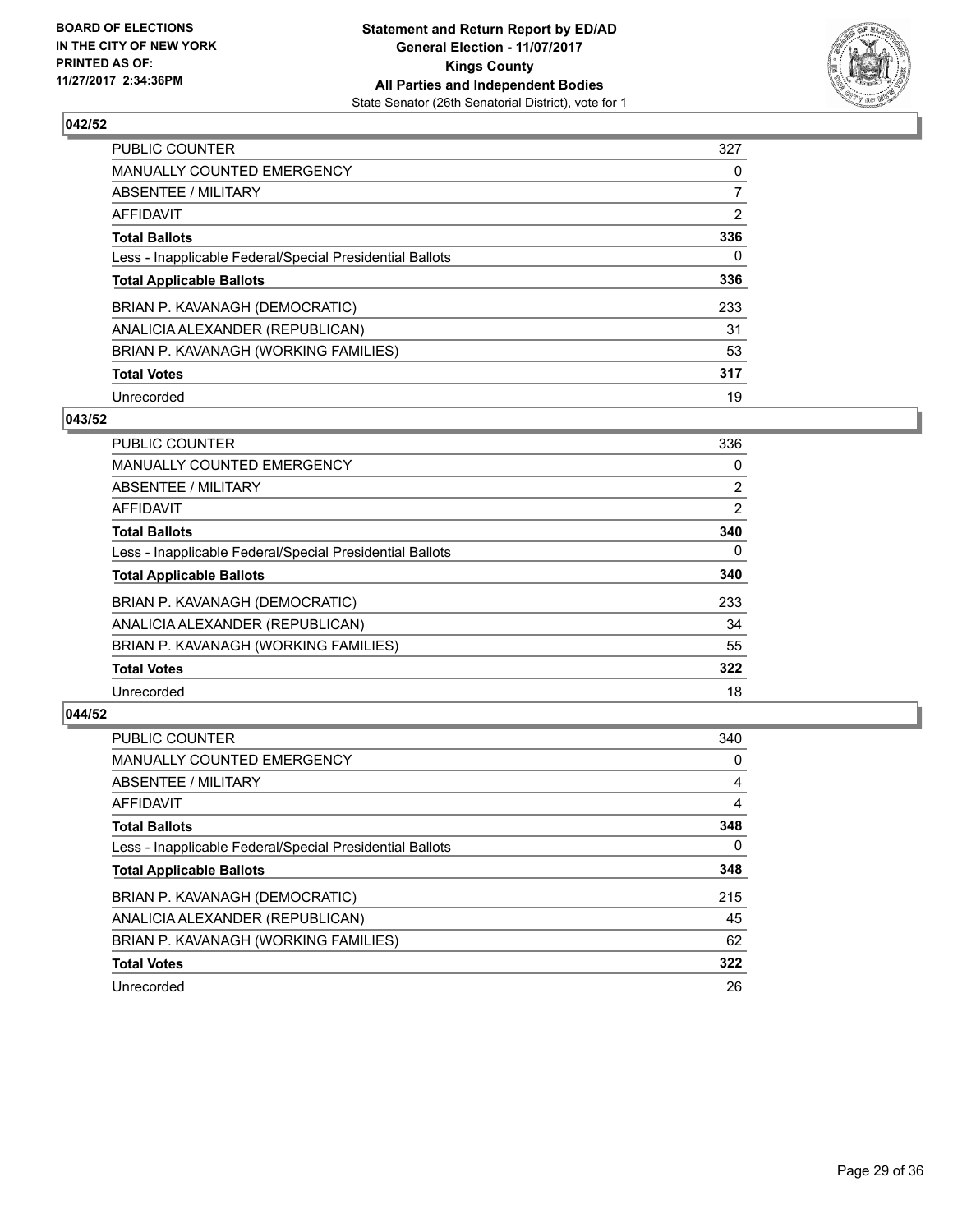![](_page_29_Picture_2.jpeg)

| <b>PUBLIC COUNTER</b>                                    | 289            |
|----------------------------------------------------------|----------------|
| <b>MANUALLY COUNTED EMERGENCY</b>                        | 0              |
| ABSENTEE / MILITARY                                      | $\overline{2}$ |
| AFFIDAVIT                                                | 4              |
| <b>Total Ballots</b>                                     | 295            |
| Less - Inapplicable Federal/Special Presidential Ballots | 0              |
| <b>Total Applicable Ballots</b>                          | 295            |
| BRIAN P. KAVANAGH (DEMOCRATIC)                           | 184            |
| ANALICIA ALEXANDER (REPUBLICAN)                          | 49             |
| BRIAN P. KAVANAGH (WORKING FAMILIES)                     | 45             |
| <b>Total Votes</b>                                       | 278            |
| Unrecorded                                               | 17             |

## **046/52**

| <b>PUBLIC COUNTER</b>                                    | 347 |
|----------------------------------------------------------|-----|
| <b>MANUALLY COUNTED EMERGENCY</b>                        | 0   |
| ABSENTEE / MILITARY                                      | 6   |
| AFFIDAVIT                                                | 3   |
| <b>Total Ballots</b>                                     | 356 |
| Less - Inapplicable Federal/Special Presidential Ballots | 0   |
| <b>Total Applicable Ballots</b>                          | 356 |
| BRIAN P. KAVANAGH (DEMOCRATIC)                           | 241 |
| ANALICIA ALEXANDER (REPUBLICAN)                          | 37  |
| BRIAN P. KAVANAGH (WORKING FAMILIES)                     | 47  |
| MORGAN JOHNSON (WRITE-IN)                                | 1   |
| UNATTRIBUTABLE WRITE-IN (WRITE-IN)                       | 1   |
| <b>Total Votes</b>                                       | 327 |
| Unrecorded                                               | 29  |

| <b>PUBLIC COUNTER</b>                                    | 299 |
|----------------------------------------------------------|-----|
| <b>MANUALLY COUNTED EMERGENCY</b>                        | 0   |
| ABSENTEE / MILITARY                                      | 6   |
| AFFIDAVIT                                                | 6   |
| <b>Total Ballots</b>                                     | 311 |
| Less - Inapplicable Federal/Special Presidential Ballots | 0   |
| <b>Total Applicable Ballots</b>                          | 311 |
| BRIAN P. KAVANAGH (DEMOCRATIC)                           | 215 |
| ANALICIA ALEXANDER (REPUBLICAN)                          | 29  |
| BRIAN P. KAVANAGH (WORKING FAMILIES)                     | 47  |
| <b>Total Votes</b>                                       | 291 |
| Unrecorded                                               | 20  |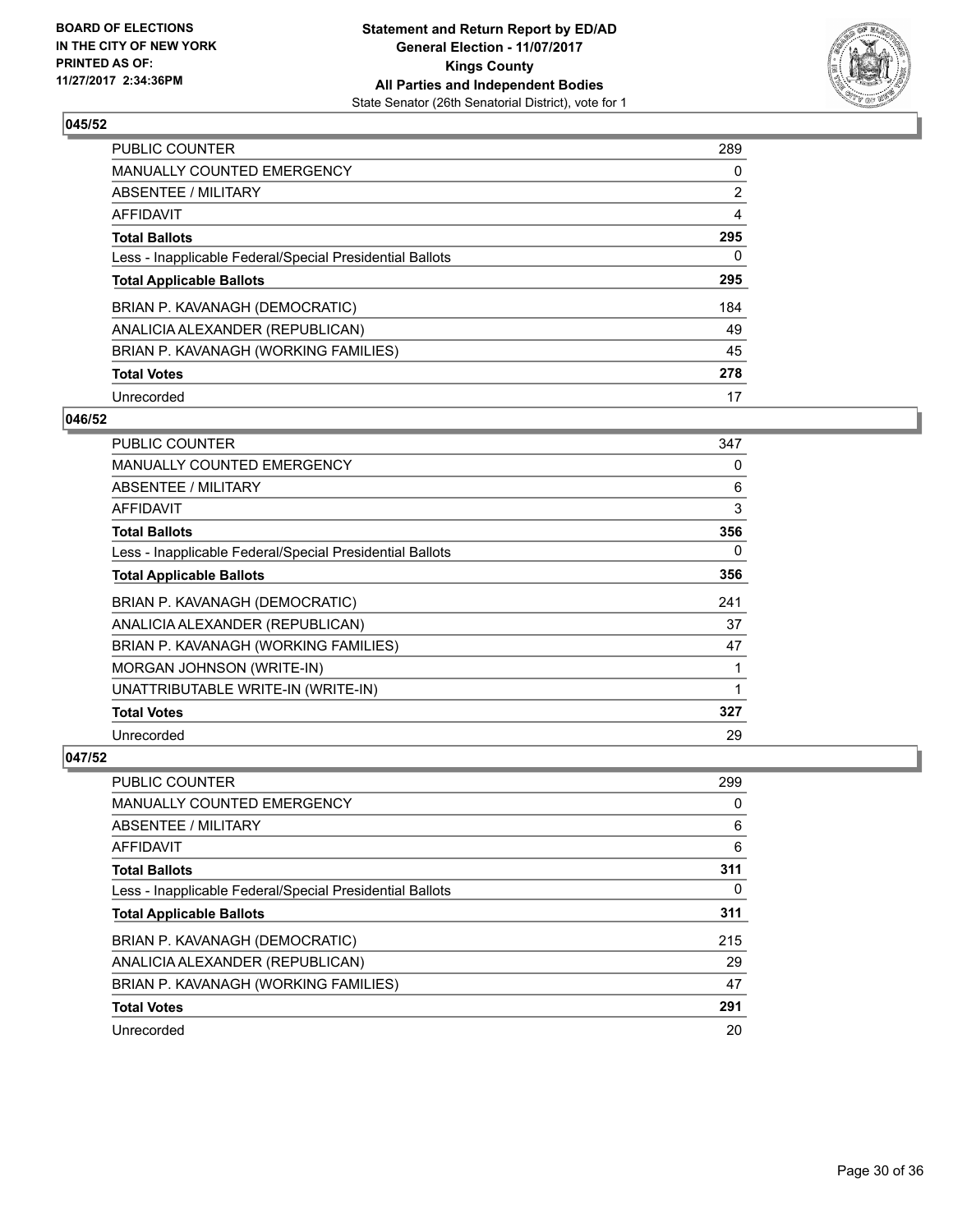![](_page_30_Picture_2.jpeg)

| <b>PUBLIC COUNTER</b>                                    | 339 |
|----------------------------------------------------------|-----|
| <b>MANUALLY COUNTED EMERGENCY</b>                        | 2   |
| ABSENTEE / MILITARY                                      | 6   |
| AFFIDAVIT                                                | 6   |
| <b>Total Ballots</b>                                     | 353 |
| Less - Inapplicable Federal/Special Presidential Ballots | 0   |
| <b>Total Applicable Ballots</b>                          | 353 |
| BRIAN P. KAVANAGH (DEMOCRATIC)                           | 276 |
| ANALICIA ALEXANDER (REPUBLICAN)                          | 35  |
| BRIAN P. KAVANAGH (WORKING FAMILIES)                     | 23  |
| <b>Total Votes</b>                                       | 334 |
| Unrecorded                                               | 19  |

#### **105/52**

| <b>PUBLIC COUNTER</b>                                    | 272 |
|----------------------------------------------------------|-----|
| <b>MANUALLY COUNTED EMERGENCY</b>                        | 0   |
| ABSENTEE / MILITARY                                      | 6   |
| <b>AFFIDAVIT</b>                                         | 5   |
| <b>Total Ballots</b>                                     | 283 |
| Less - Inapplicable Federal/Special Presidential Ballots | 0   |
| <b>Total Applicable Ballots</b>                          | 283 |
| BRIAN P. KAVANAGH (DEMOCRATIC)                           | 191 |
| ANALICIA ALEXANDER (REPUBLICAN)                          | 19  |
| BRIAN P. KAVANAGH (WORKING FAMILIES)                     | 47  |
| <b>Total Votes</b>                                       | 257 |
| Unrecorded                                               | 26  |

| <b>PUBLIC COUNTER</b>                                    | 270 |
|----------------------------------------------------------|-----|
| <b>MANUALLY COUNTED EMERGENCY</b>                        | 0   |
| ABSENTEE / MILITARY                                      | 49  |
| AFFIDAVIT                                                | 2   |
| <b>Total Ballots</b>                                     | 321 |
| Less - Inapplicable Federal/Special Presidential Ballots | 0   |
| <b>Total Applicable Ballots</b>                          | 321 |
| BRIAN P. KAVANAGH (DEMOCRATIC)                           | 235 |
| ANALICIA ALEXANDER (REPUBLICAN)                          | 26  |
| BRIAN P. KAVANAGH (WORKING FAMILIES)                     | 30  |
| HEATHER GERSHEN (WRITE-IN)                               |     |
| <b>JOANNE SIMON (WRITE-IN)</b>                           | 1   |
| <b>Total Votes</b>                                       | 293 |
| Unrecorded                                               | 28  |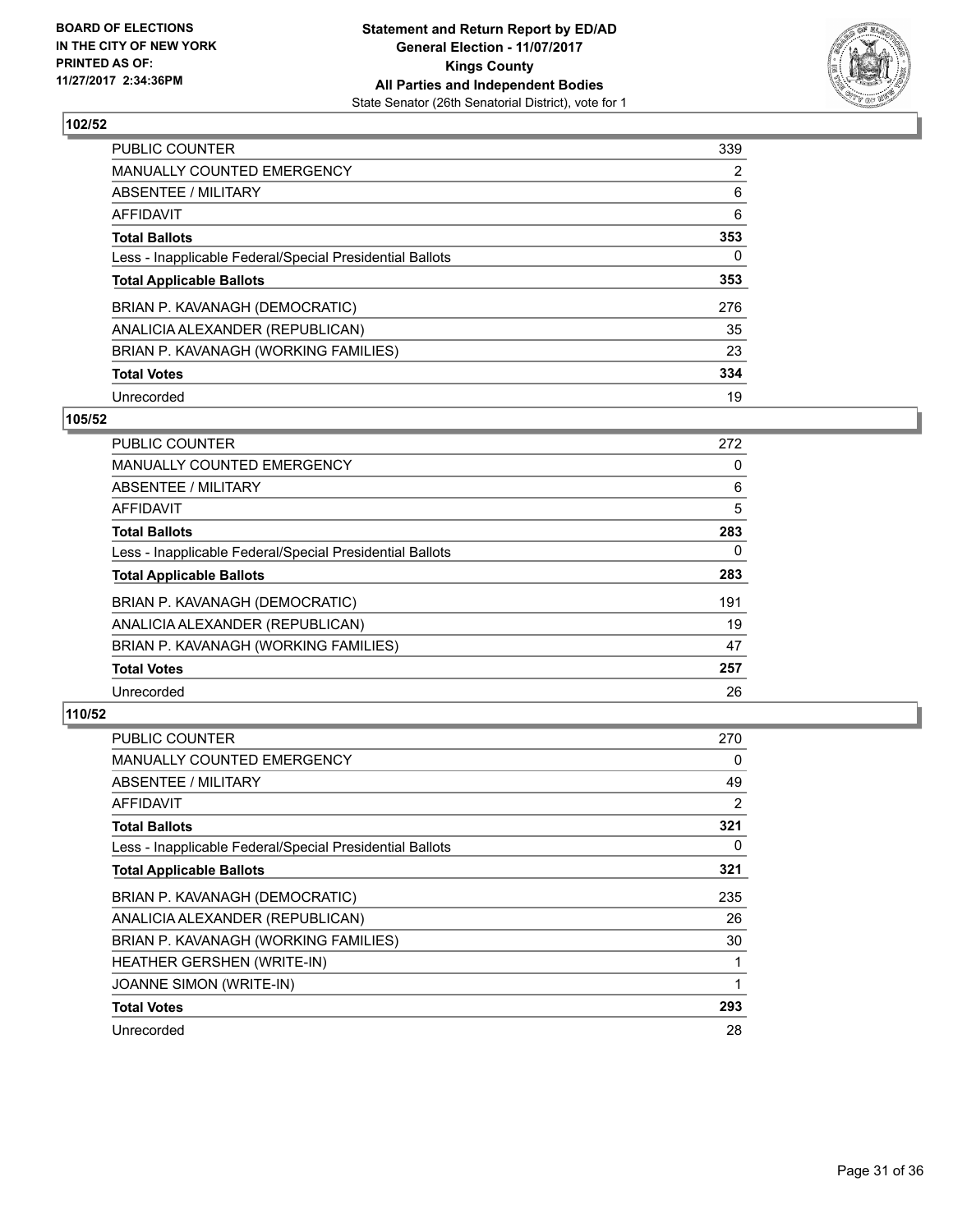![](_page_31_Picture_2.jpeg)

| <b>PUBLIC COUNTER</b>                                    | 287            |
|----------------------------------------------------------|----------------|
| MANUALLY COUNTED EMERGENCY                               | 0              |
| ABSENTEE / MILITARY                                      | $\overline{2}$ |
| AFFIDAVIT                                                | 5              |
| <b>Total Ballots</b>                                     | 294            |
| Less - Inapplicable Federal/Special Presidential Ballots | 0              |
| <b>Total Applicable Ballots</b>                          | 294            |
| BRIAN P. KAVANAGH (DEMOCRATIC)                           | 209            |
| ANALICIA ALEXANDER (REPUBLICAN)                          | 28             |
| BRIAN P. KAVANAGH (WORKING FAMILIES)                     | 37             |
| <b>Total Votes</b>                                       | 274            |
| Unrecorded                                               | 20             |

#### **117/52**

| <b>PUBLIC COUNTER</b>                                    | 264      |
|----------------------------------------------------------|----------|
| <b>MANUALLY COUNTED EMERGENCY</b>                        | 0        |
| ABSENTEE / MILITARY                                      | 8        |
| AFFIDAVIT                                                | 2        |
| <b>Total Ballots</b>                                     | 274      |
| Less - Inapplicable Federal/Special Presidential Ballots | $\Omega$ |
| <b>Total Applicable Ballots</b>                          | 274      |
| BRIAN P. KAVANAGH (DEMOCRATIC)                           | 202      |
| ANALICIA ALEXANDER (REPUBLICAN)                          | 27       |
| BRIAN P. KAVANAGH (WORKING FAMILIES)                     | 25       |
| <b>Total Votes</b>                                       | 254      |
| Unrecorded                                               | 20       |

| 0 |
|---|
| 0 |
| 0 |
| 0 |
| 0 |
| 0 |
| 0 |
| 0 |
| 0 |
| 0 |
| 0 |
|   |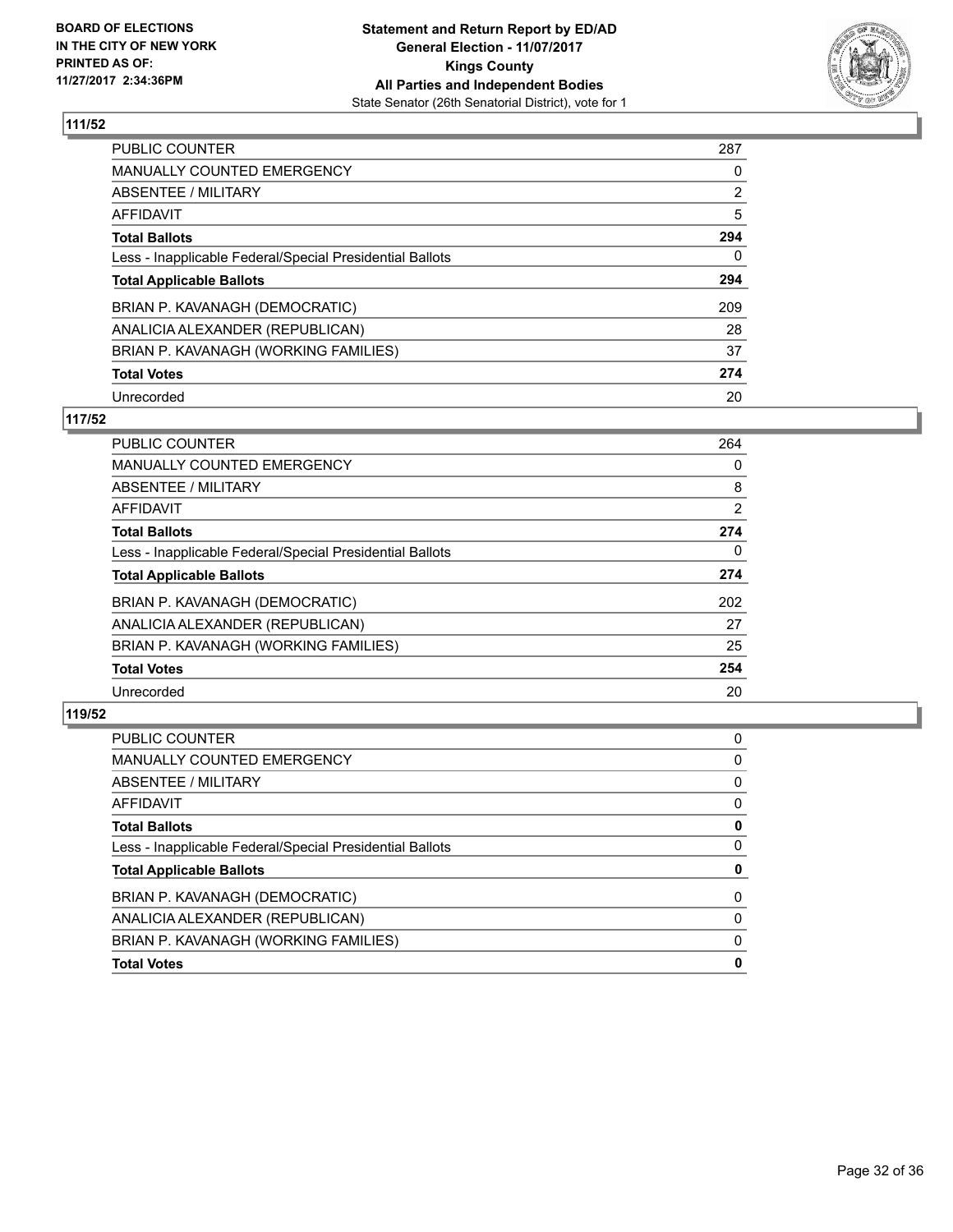![](_page_32_Picture_2.jpeg)

| <b>Total Votes</b>                                       | 0 |
|----------------------------------------------------------|---|
| BRIAN P. KAVANAGH (WORKING FAMILIES)                     | 0 |
| ANALICIA ALEXANDER (REPUBLICAN)                          | 0 |
| BRIAN P. KAVANAGH (DEMOCRATIC)                           | 0 |
| <b>Total Applicable Ballots</b>                          | 0 |
| Less - Inapplicable Federal/Special Presidential Ballots | 0 |
| <b>Total Ballots</b>                                     | 0 |
| AFFIDAVIT                                                | 0 |
| ABSENTEE / MILITARY                                      | 0 |
| MANUALLY COUNTED EMERGENCY                               | 0 |
| <b>PUBLIC COUNTER</b>                                    | 0 |

## **122/52**

| <b>Total Votes</b>                                       | 0        |
|----------------------------------------------------------|----------|
| BRIAN P. KAVANAGH (WORKING FAMILIES)                     | 0        |
| ANALICIA ALEXANDER (REPUBLICAN)                          | 0        |
| BRIAN P. KAVANAGH (DEMOCRATIC)                           | $\Omega$ |
| <b>Total Applicable Ballots</b>                          | 0        |
| Less - Inapplicable Federal/Special Presidential Ballots | 0        |
| <b>Total Ballots</b>                                     | 0        |
| <b>AFFIDAVIT</b>                                         | 0        |
| <b>ABSENTEE / MILITARY</b>                               | 0        |
| <b>MANUALLY COUNTED EMERGENCY</b>                        | 0        |
| <b>PUBLIC COUNTER</b>                                    | 0        |

| <b>PUBLIC COUNTER</b>                                    | 0 |
|----------------------------------------------------------|---|
| MANUALLY COUNTED EMERGENCY                               | 0 |
| ABSENTEE / MILITARY                                      | 0 |
| AFFIDAVIT                                                | 0 |
| <b>Total Ballots</b>                                     | 0 |
| Less - Inapplicable Federal/Special Presidential Ballots | 0 |
| <b>Total Applicable Ballots</b>                          | 0 |
| BRIAN P. KAVANAGH (DEMOCRATIC)                           | 0 |
| ANALICIA ALEXANDER (REPUBLICAN)                          | 0 |
| BRIAN P. KAVANAGH (WORKING FAMILIES)                     | 0 |
| <b>Total Votes</b>                                       | 0 |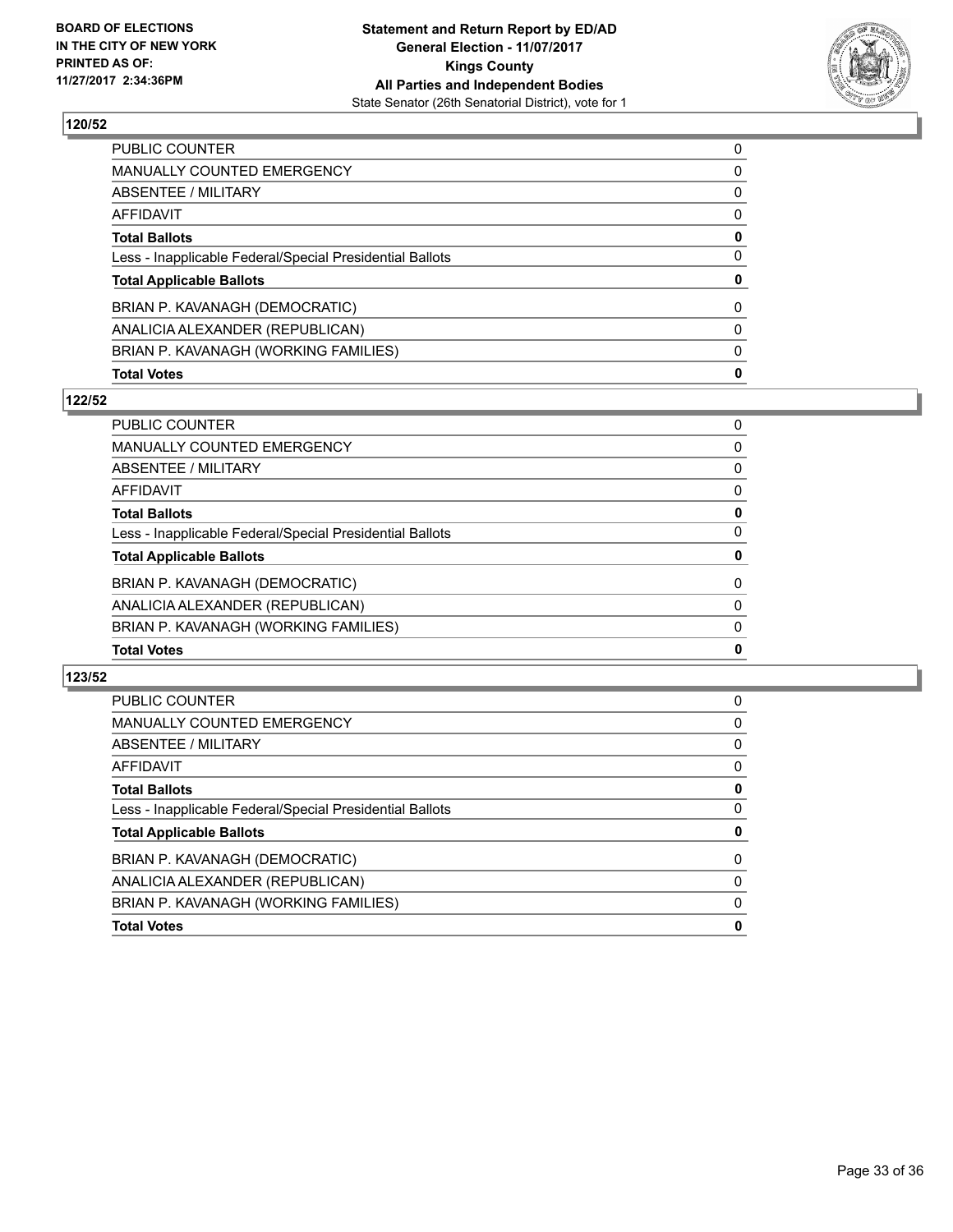![](_page_33_Picture_2.jpeg)

| <b>PUBLIC COUNTER</b>                                    |   |
|----------------------------------------------------------|---|
| <b>MANUALLY COUNTED EMERGENCY</b>                        | 0 |
| ABSENTEE / MILITARY                                      | 0 |
| AFFIDAVIT                                                | 0 |
| <b>Total Ballots</b>                                     |   |
| Less - Inapplicable Federal/Special Presidential Ballots | 0 |
| <b>Total Applicable Ballots</b>                          |   |
| BRIAN P. KAVANAGH (DEMOCRATIC)                           | 0 |
| ANALICIA ALEXANDER (REPUBLICAN)                          |   |
| BRIAN P. KAVANAGH (WORKING FAMILIES)                     | 0 |
| <b>Total Votes</b>                                       |   |

| <b>PUBLIC COUNTER</b>                                    | 52 |
|----------------------------------------------------------|----|
| <b>MANUALLY COUNTED EMERGENCY</b>                        | 0  |
| ABSENTEE / MILITARY                                      | 0  |
| AFFIDAVIT                                                | 0  |
| <b>Total Ballots</b>                                     | 52 |
| Less - Inapplicable Federal/Special Presidential Ballots | 0  |
| <b>Total Applicable Ballots</b>                          | 52 |
| BRIAN P. KAVANAGH (DEMOCRATIC)                           | 18 |
| ANALICIA ALEXANDER (REPUBLICAN)                          | 17 |
| BRIAN P. KAVANAGH (WORKING FAMILIES)                     | 2  |
| DOV HIKIND (WRITE-IN)                                    | 1  |
| NERMAN JACOB (WRITE-IN)                                  | 1  |
| <b>Total Votes</b>                                       | 39 |
| Unrecorded                                               | 13 |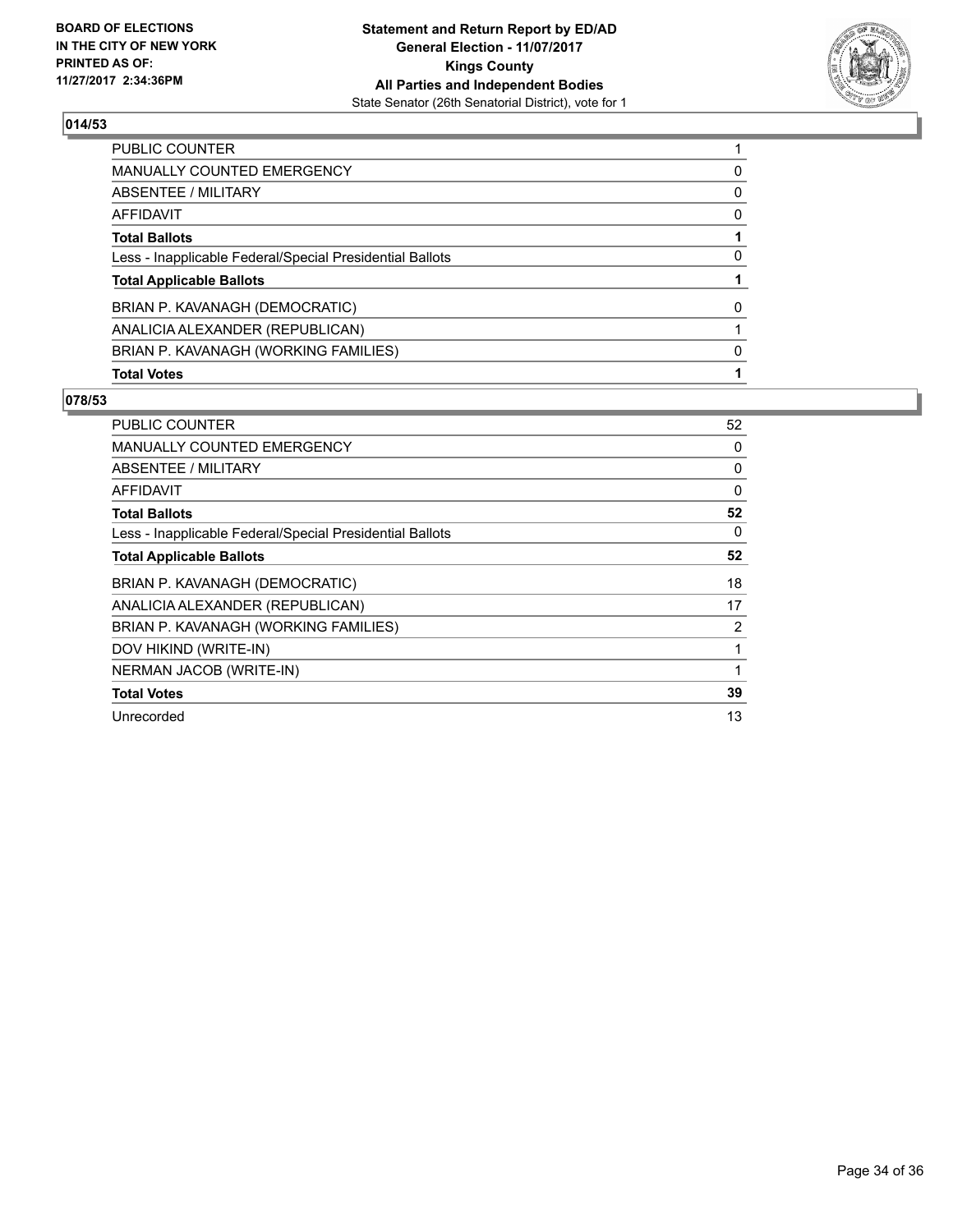![](_page_34_Picture_2.jpeg)

| <b>PUBLIC COUNTER</b>                                    | 0 |
|----------------------------------------------------------|---|
| MANUALLY COUNTED EMERGENCY                               | 0 |
| ABSENTEE / MILITARY                                      | 0 |
| AFFIDAVIT                                                | 0 |
| <b>Total Ballots</b>                                     | 0 |
| Less - Inapplicable Federal/Special Presidential Ballots | 0 |
| <b>Total Applicable Ballots</b>                          | 0 |
| BRIAN P. KAVANAGH (DEMOCRATIC)                           | 0 |
| ANALICIA ALEXANDER (REPUBLICAN)                          | 0 |
| BRIAN P. KAVANAGH (WORKING FAMILIES)                     | 0 |
| <b>Total Votes</b>                                       | 0 |